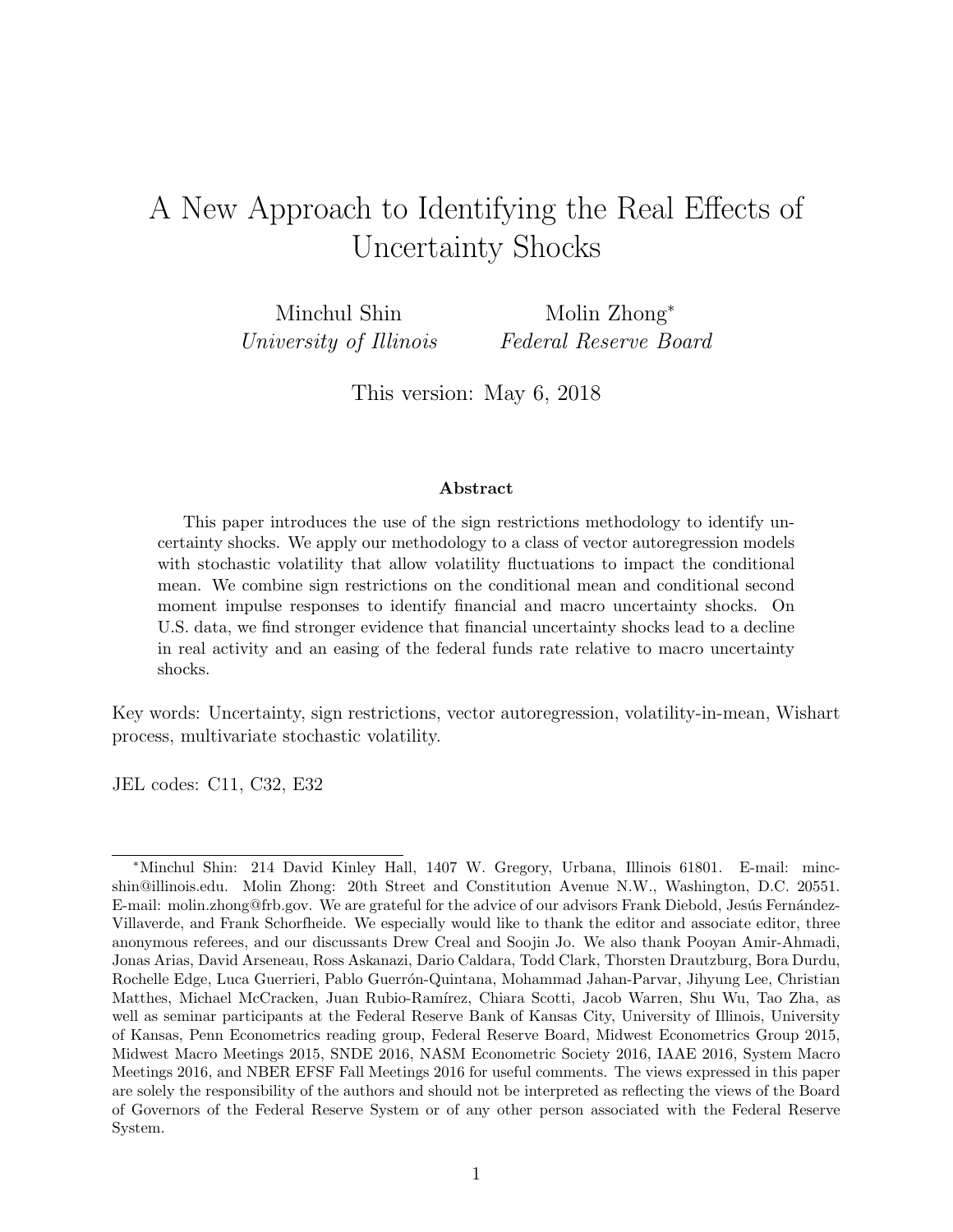## 1 Introduction

What are the real effects of uncertainty on the macroeconomy? This question has been challenging to answer empirically. Since the seminal paper by [Bloom](#page-32-0) [\(2009\)](#page-32-0), many papers have taken a variety of approaches including using uncertainty proxies [\(Baker et al.,](#page-32-1) [2013;](#page-32-1) [Scotti,](#page-34-0) [2013;](#page-34-0) [Bachmann et al.,](#page-32-2) [2013;](#page-32-2) [Carriero et al.,](#page-33-0) [2015\)](#page-33-0), structural macro models [\(Fernandez-](#page-33-1)[Villaverde et al.,](#page-33-1) [2011;](#page-33-1) [Leduc and Liu,](#page-34-1) [2012;](#page-34-1) [Born and Pfeifer,](#page-32-3) [2014;](#page-32-3) [Basu and Bundick,](#page-32-4) [2015;](#page-32-4) [Fernandez-Villaverde et al.,](#page-33-2) [2015;](#page-33-2) [Schorfheide et al.,](#page-34-2) [2016\)](#page-34-2), and two-step factor estimation [\(Jurado et al.,](#page-33-3) [2015;](#page-33-3) [Ludvigson et al.,](#page-34-3) [2015\)](#page-34-3). Two important issues that come to the fore are that uncertainty is not observed and that different sources of uncertainty may affect agents' decisions in different ways. One would ideally desire an econometric framework that can both accurately measure uncertainty from the data and identify different sources of uncertainty shocks.

In this paper, we propose a new strategy to identify the real effects of uncertainty shocks that seeks to simultaneously address both empirical issues. We analyze a class vector autoregressive (VAR) models with multivariate stochastic volatility that allow for the volatilityin-mean effect. VAR models with stochastic volatility-in-mean have been considered by a variety of papers, including [Mumtaz and Zanetti](#page-34-4) [\(2013\)](#page-34-4), [Jo](#page-33-4) [\(2014\)](#page-33-4), [Creal and Wu](#page-33-5) [\(2017\)](#page-33-5), [Mumtaz and Theodoridis](#page-34-5) [\(2016\)](#page-34-5), and [Carriero et al.](#page-33-6) [\(2017a\)](#page-33-6). These models have been useful in providing a unifying framework to measure uncertainty and its real effects.

We bring to this literature the use of sign restrictions [\(Faust,](#page-33-7) [1998;](#page-33-7) [Canova and Nicolo,](#page-33-8) [2002;](#page-33-8) [Uhlig,](#page-34-6) [2005\)](#page-34-6) on the mean and volatility responses of observed economic variables to an uncertainty shock of interest. The literature on sign restrictions to identify level structural shocks in VARs is well developed. Important recent theoretical advances include [Baumeister](#page-32-5) [and Hamilton](#page-32-5) [\(2015\)](#page-32-5); [Arias et al.](#page-32-6) [\(2014\)](#page-32-6); [Giacomini and Kitagawa](#page-33-9) [\(2015\)](#page-33-9); [Moon et al.](#page-34-7) [\(2017\)](#page-34-7); [Amir-Ahmadi and Drautzburg](#page-32-7) [\(2017\)](#page-32-7). Our paper, however, is the first to consider the use sign restrictions on the volatility equation to identify structural second moment shocks, in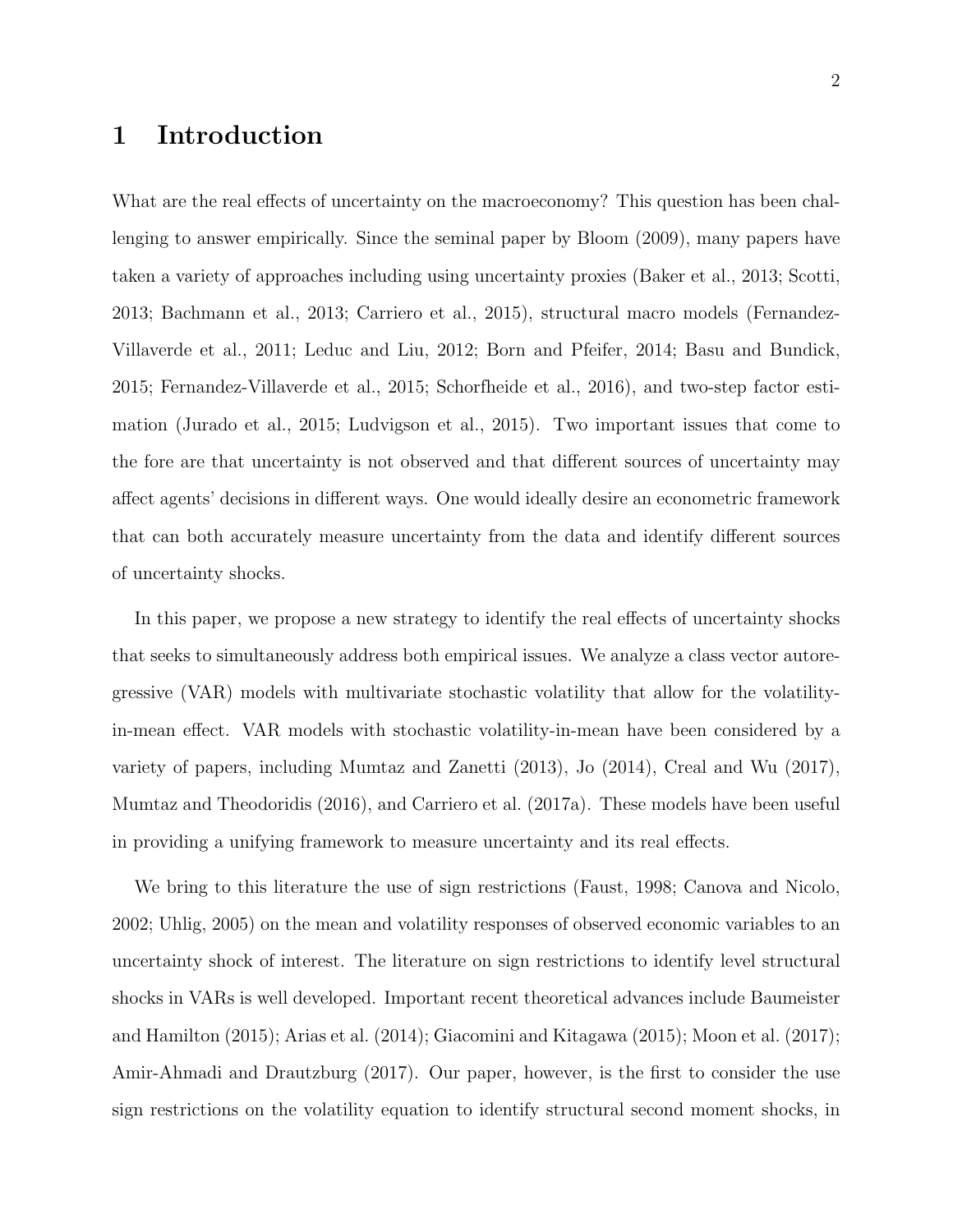contrast to its previous use to identify structural first moment shocks. The uncertainty shocks considered in our paper are different from level shocks because uncertainty shocks impact both the conditional mean of variables as well as conditional second moment objects of interest, including the volatility of the VAR innovations and the forecast error variances of the variables. With this insight in hand, we proceed to use sign restrictions on the responses of both first and second moment responses to identify our structural uncertainty shocks, which is new to the sign restrictions literature. As we show in an example in the paper, sign restrictions on the first moment and second moment responses each provide useful identifying information.

Our approach is also novel when viewed in the context of the volatility-in-mean literature. Previous papers, such as [Mumtaz and Zanetti](#page-34-4) [\(2013\)](#page-34-4) and [Jo](#page-33-4) [\(2014\)](#page-33-4), initially identify first moment structural shocks and then put stochastic volatility on those shocks. Our complementary approach views the level equation of the VAR as a flexible way to control for the expected movements of our macro variables of interest in order to more accurately measure conditional volatility, as emphasized by [Jurado et al.](#page-33-3) [\(2015\)](#page-33-3). The heart of our identification problem comes from considering the correlated innovations in the volatility equation. In this sense, our work has much in common with [Creal and Wu](#page-33-5) [\(2017\)](#page-33-5) and [Carriero et al.](#page-33-6) [\(2017a\)](#page-33-6), who both face a similar problem. These latter two papers solve the second moment identification problem by recursive ordering assumptions. [Mumtaz and Theodoridis](#page-34-5) [\(2016\)](#page-34-5) do not have an identification problem for uncertainty shocks, as they specify a factor structure for volatility with a single volatility factor.

A quite general class of volatility models are compatible with our methodology. Our framework is amenable to many of the volatility processes popular in the literature, including Cholesky-type decompositions [\(Cogley and Sargent,](#page-33-10) [2005;](#page-33-10) [Primiceri,](#page-34-8) [2005\)](#page-34-8), factor volatility, and level shocks impacting volatility [\(Carriero et al.,](#page-33-6) [2017a\)](#page-33-6). We consider as a benchmark case the conditional autoregressive inverse Wishart (CAIW) model. This volatility process, introduced into the financial econometrics literature by [Golosnoy et al.](#page-33-11) [\(2012\)](#page-33-11) and in macroe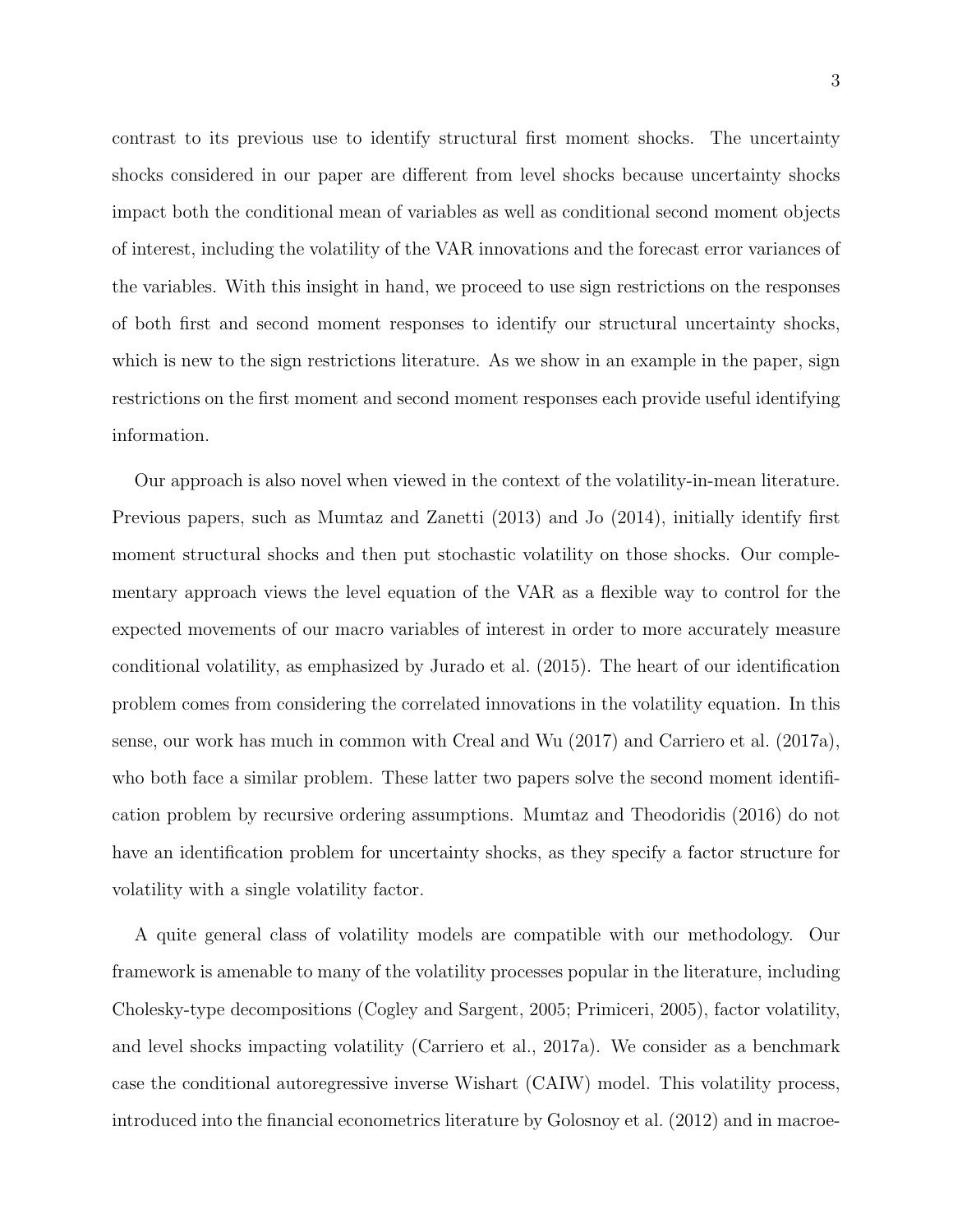conomics by [Karapanagiotidis](#page-34-9) [\(2012\)](#page-34-9) and [Rondina](#page-34-10) [\(2012\)](#page-34-10), models time-varying volatility with the Wishart family of distributions (See [Philipov and Glickman,](#page-34-11) [2006;](#page-34-11) [Gourieroux](#page-33-12) [et al.,](#page-33-12) [2009;](#page-33-12) [Fox and West,](#page-33-13) [2013,](#page-33-13) for alternative autoregressive Wishart models.). We find this model attractive because of its flexibility and property that its estimation results do not depend on the ordering of the observable variables in the system. Moreover, the volatility process can be written linearly in terms of the one-step-ahead forecast error variances and covariances, which facilitates the imposition of sign restrictions on the volatility responses.

As an illustration of our empirical framework, we identify the real effects of financial versus macro uncertainty shocks with two examples. Across these two examples, we emphasize the importance of spreads in distinguishing between different uncertainty shocks, which is novel to the literature. Namely, we find that the uncertainty shock that increases spreads more leads to stronger evidence of a decline in industrial production and subsequent reaction of the federal funds rate. Our work, therefore, complements [Caldara et al.](#page-32-8) [\(2016\)](#page-32-8) in that it emphasizes the centrality of spread behavior and financial markets in understanding uncertainty shocks. The difference is that we use spreads to differentiate two second moment shocks. Our alternative identification assumption also adds to the discussion on identifying financial and macro uncertainty shocks [\(Carriero et al.,](#page-33-6) [2017a;](#page-33-6) [Ludvigson et al.,](#page-34-3) [2015\)](#page-34-3).

Our first example uses a small four-variable monetary VAR with a CAIW model of volatility and industrial production, the consumer price index, the federal funds rate, and the excess bond premium (EBP) of [Gilchrist and Zakrajsek](#page-33-14) [\(2012\)](#page-33-14). Financial and macro uncertainty shocks are both assumed to increase the volatilities of all innovations in the economy. The key distinguishing feature is that a financial uncertainty shock is assumed to increase the excess bond premium by more than the macro uncertainty shock. We assume a conditional Haar prior over the rotation matrix and conduct an extensive analysis of the prior implications for the impulse response functions (IRF) and an identified set analysis [\(Baumeister](#page-32-5) [and Hamilton,](#page-32-5) [2015;](#page-32-5) [Moon et al.,](#page-34-7) [2017\)](#page-34-7). We find more evidence that a financial uncertainty shock leads to a decline in industrial production relative to a macro uncertainty shock. We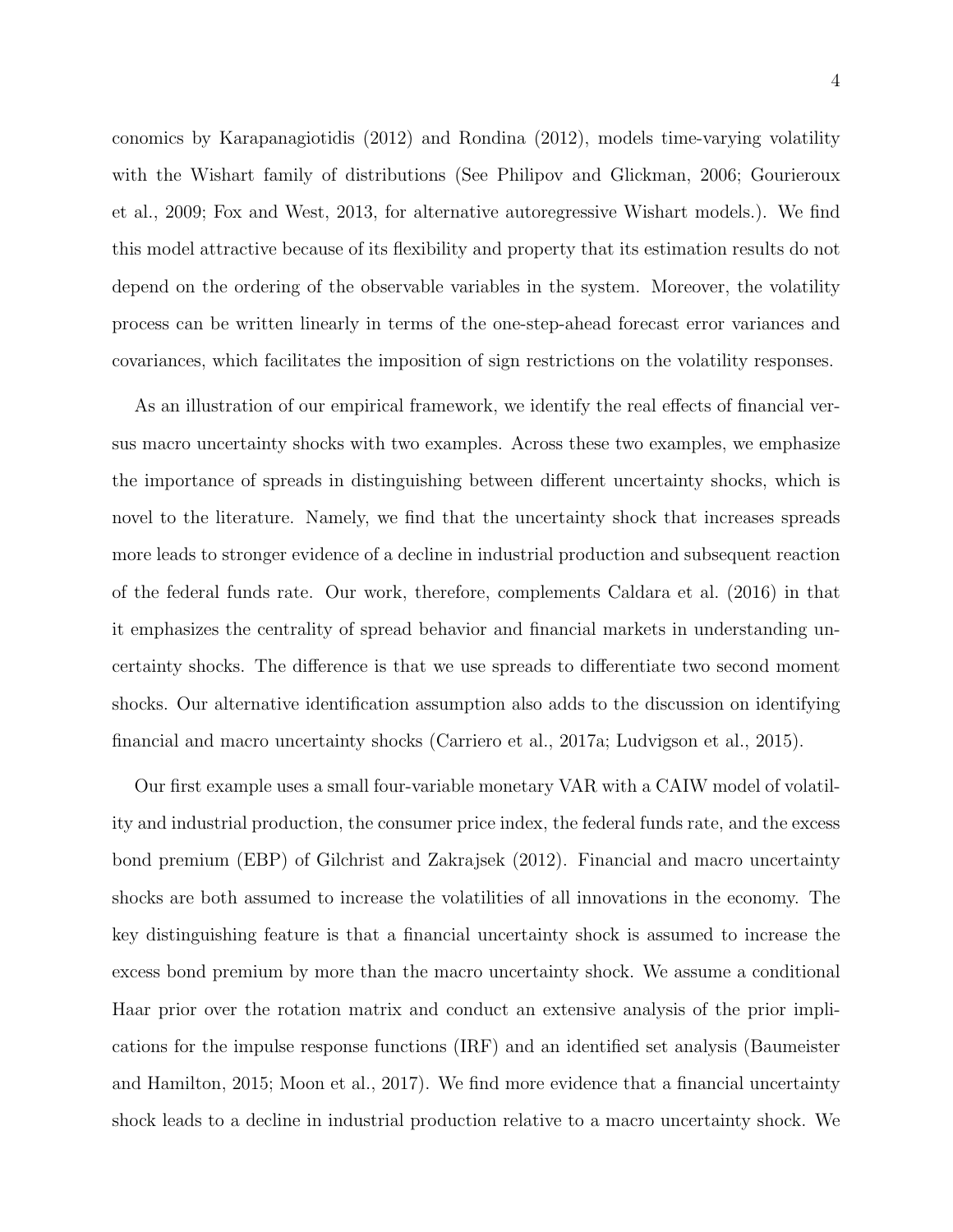also find that a financial uncertainty shock increases the forecast error variance of industrial production and EBP more than a macro uncertainty shock does.

Our second example asks whether we can robustly identify the effects of financial and macro uncertainty shocks in the sense of [Giacomini and Kitagawa](#page-33-9) [\(2015\)](#page-33-9). Robust sign restrictions account for the implications of all possible priors over the rotation matrices, and hence are immune to the concerns of [Baumeister and Hamilton](#page-32-5) [\(2015\)](#page-32-5). In considering the robust implications of these two types of uncertainty shocks, we find it necessary to improve our estimation of financial and macro volatility. Therefore, we turn to the model of [Carriero](#page-33-6) [et al.](#page-33-6) [\(2017a\)](#page-33-6), which is a state-of-the-art volatility factor model. [Carriero et al.](#page-33-6) [\(2017a\)](#page-33-6) estimate financial and macro volatility factors as the common movements of volatility across a set of 30 macro and financial data series, respectively. The model additionally allows for level shocks to impact volatility as well, thereby controlling for a potentially important source of volatility fluctuations. We impose a similar set of sign restrictions, with a key condition being that a financial uncertainty shock leads to a larger rise in the BAA-10 year Treasury spreads relative to a macro uncertainty shock. The results are largely consistent with those from the small VAR model. There is strong evidence suggesting that industrial production declines following a financial uncertainty shock, but less support for such a decline following a macro uncertainty shock. Moreover, we also find that a financial uncertainty shock leads to a decline in the federal funds rate, while we find little evidence that a macro uncertainty shock does.

The plan of the paper is as follows. In section 2, we present our general empirical framework, discuss the volatility identification problem, and lay out our sign restrictions strategy to identify uncertainty shocks. In section 3, we discuss various volatility processes that are amenable to our framework and compare our work with the extant literature. Section 4 contains a discussion of inference issues, including the identification problems introduced by sign restrictions. Section 5 contains our empirical illustration on the effects of financial and macro uncertainty shocks and Section 6 concludes.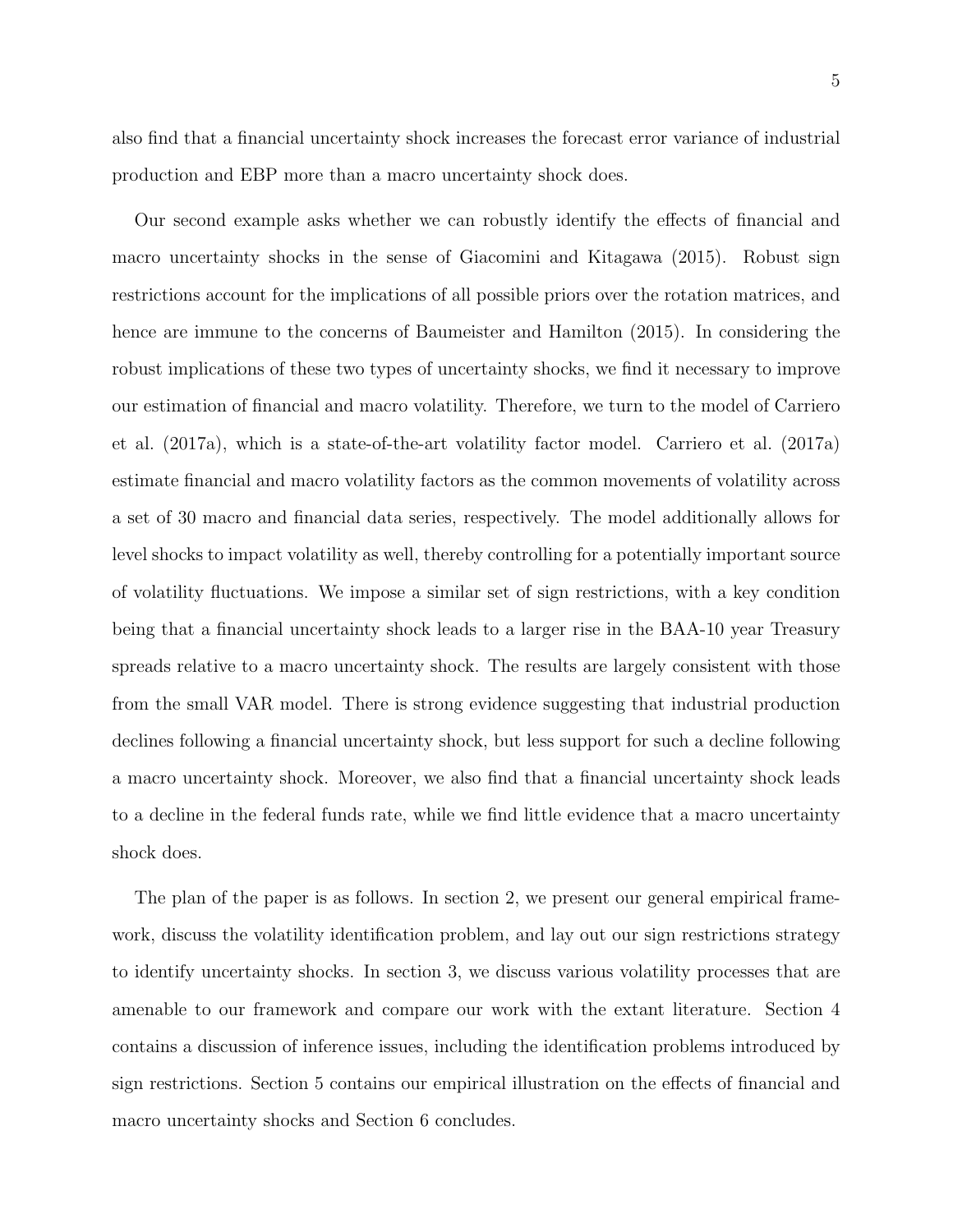### 2 Empirical Framework

#### 2.1 Model

We analyze VAR models with stochastic volatility in which the volatility movements may impact the conditional mean.

We begin with a general framework that encompasses many popular models in the literature. Consider the following non-linear VAR for a vector of economic variables  $y_t =$  $[y_{1,t}, y_{2,t}, ..., y_{n,t}]',$ 

<span id="page-5-2"></span><span id="page-5-1"></span><span id="page-5-0"></span>
$$
y_t = \mu^y + \Phi^y y_{t-1} + B^y g^y(\Sigma_t) + \epsilon_t, \quad \epsilon_t | \mathcal{F}_{t-1}, \Sigma_t \sim_{i.i.d.} \mathcal{N}(0, \Sigma_t)
$$
 (1)

$$
\Sigma_t = f(h_t; A) \tag{2}
$$

$$
h_t = \mu^h + \Phi^h h_{t-1} + B^h g^h (Y_{t-1}) + v_t, \quad v_t | \mathcal{F}_{t-1} \sim_{m.d.s.} \mathcal{V}(0, \Omega_t)
$$
 (3)

where  $\Sigma_t$  is a positive definite  $n \times n$  matrix and  $h_t$  is a  $k \times 1$  vector. The function  $g^y(\cdot)$  takes an  $n \times n$  matrix and returns an  $l \times 1$  vector and  $g^h(\cdot)$  takes an  $n \times 1$  vector and returns an  $m \times 1$  vector. The function  $f(\cdot; A)$  with parameter matrix A takes an  $k \times 1$  vector and returns an  $n \times n$  matrix and its inverse mapping  $f^{-1}(\Sigma_t, A) = h_t$  is assumed to be well-defined on the support of A. A primary example for this function in the literature is  $f(h_t; A) = Adiag(h_t)A'$ where A is a  $k \times k$  lower triangular matrix with ones on the diagonal.  $\mu^y$  and  $\mu^h$  are constant vectors with dimensions  $n \times 1$  and  $k \times 1$ , respectively. The coefficient matrices  $\Phi^y$ ,  $B^y$ ,  $\Phi^h$ ,  $B<sup>h</sup>$  govern the dynamic relationships among the elements in  $[y'_t, h'_t]'$ . We can allow for lags on these coefficient matrices as well, which we do in our empirical application.

There are two types of innovation vectors,  $\epsilon_t$  and  $v_t$ . The innovation  $\epsilon_t$  is a vector of shocks on the  $y_t$  equation and is identically and independently distributed (iid) as the multivariate normal distribution with mean zero and variance-covariance matrix  $\Sigma_t$  conditional on the time  $t-1$  information set  $\mathcal{F}_{t-1} = \{y_{t-1}, \Sigma_{t-1}, y_{t-2}, \Sigma_{t-2}, ...\}$  and  $\Sigma_t$ . Another type of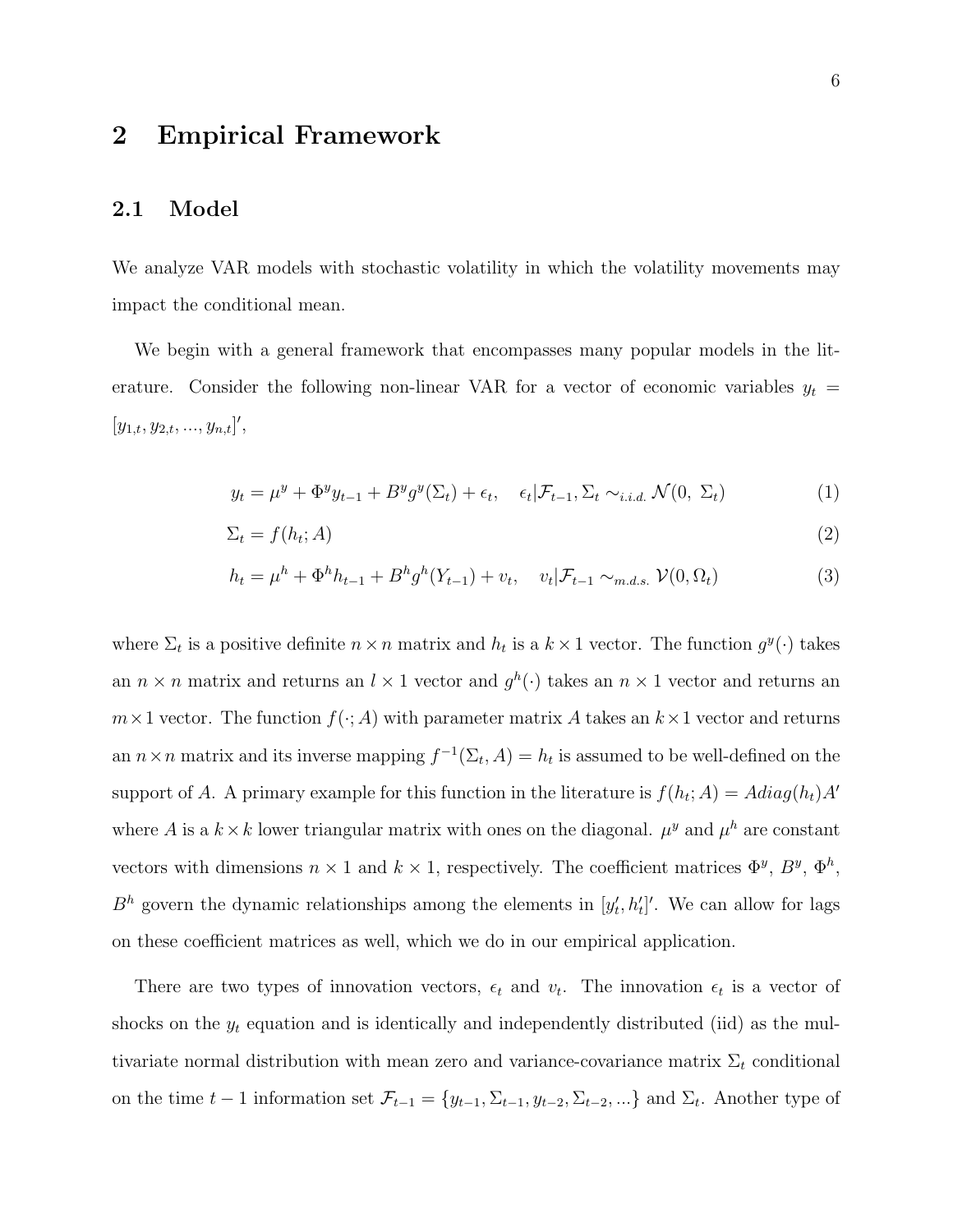innovation  $v_t$ , on the  $h_t$  equation, is a vector of martingale difference sequences with respect to  $\mathcal{F}_{t-1}$  and its conditional distribution V has mean zero and variance-covariance matrix  $\Omega_t$ , whose elements are deterministic transformations of  $h_{t-1}$  and parameter  $\omega$ ,  $\Omega_t = \Omega(h_{t-1}; \omega)$ . We let the conditional distribution of  $v_t$  be slightly more general than the conditional distribution of  $\epsilon_t$  to maintain the positive definiteness of  $\Sigma_t$  almost surely. For many volatility processes, the distribution of  $v_t$  is i.i.d. multivariate normal.

Of key interest in our investigation is the  $n \times n$  matrix  $\Sigma_t = Var(y_t | \mathcal{F}_{t-1}, \Sigma_t)$ , which is the conditional variance-covariance of  $y_t$  conditional on the past information set  $\mathcal{F}_{t-1}$  and  $\Sigma_t$ . This is the one-step-ahead forecast error variance-covariance of the economic variables  $(y_t)$  formed by economic agents at time t (e.g. in DSGE models). It is time-varying and intimately related with the uncertainty economic agents have over the observables  $y_t$ . Our empirical framework allows for two sources of volatility fluctuations: exogenous shocks to volatility  $v_t$  and endogenous responses of volatility to past movements of economic variables  $B<sup>h</sup>g<sup>h</sup>(y<sub>t-1</sub>)$ . In our paper, we are specifically focused on measuring the macroeconomic implications of the former.

Many of the papers in the literature, including [Mumtaz and Zanetti](#page-34-4) [\(2013\)](#page-34-4), [Jo](#page-33-4) [\(2014\)](#page-33-4), and [Carriero et al.](#page-33-6) [\(2017a\)](#page-33-6), fall into this general class of models. [Creal and Wu](#page-33-5) [\(2017\)](#page-33-5) is a consequential related paper that adopts an alternative timing assumption that allows time t volatility  $\Sigma_t$  to be determined after time t level shocks  $\epsilon_t$ . We leave a discussion of the commonalities and differences between our setup and previous papers for the next section. A salient point, however, is that as long as some nonlinear transformation of  $\Sigma_t$ ,  $h_t = f^{-1}(\Sigma_t; A)$ , admits a linear structure, our idea developed in this section applies.

There are several important practical issues that complicate the analysis. First, econometricians do not observe  $\Sigma_t$  directly. Therefore, we must use equations [1,](#page-5-0) [2,](#page-5-1) and [3](#page-5-2) to infer volatility from the observable data  $y_{1:T}$ . The equation with  $y_t$  is as in a standard VAR except that 1) the conditional variance of its innovations are stochastic and time-varying and 2) the conditional variance enters the conditional mean equation.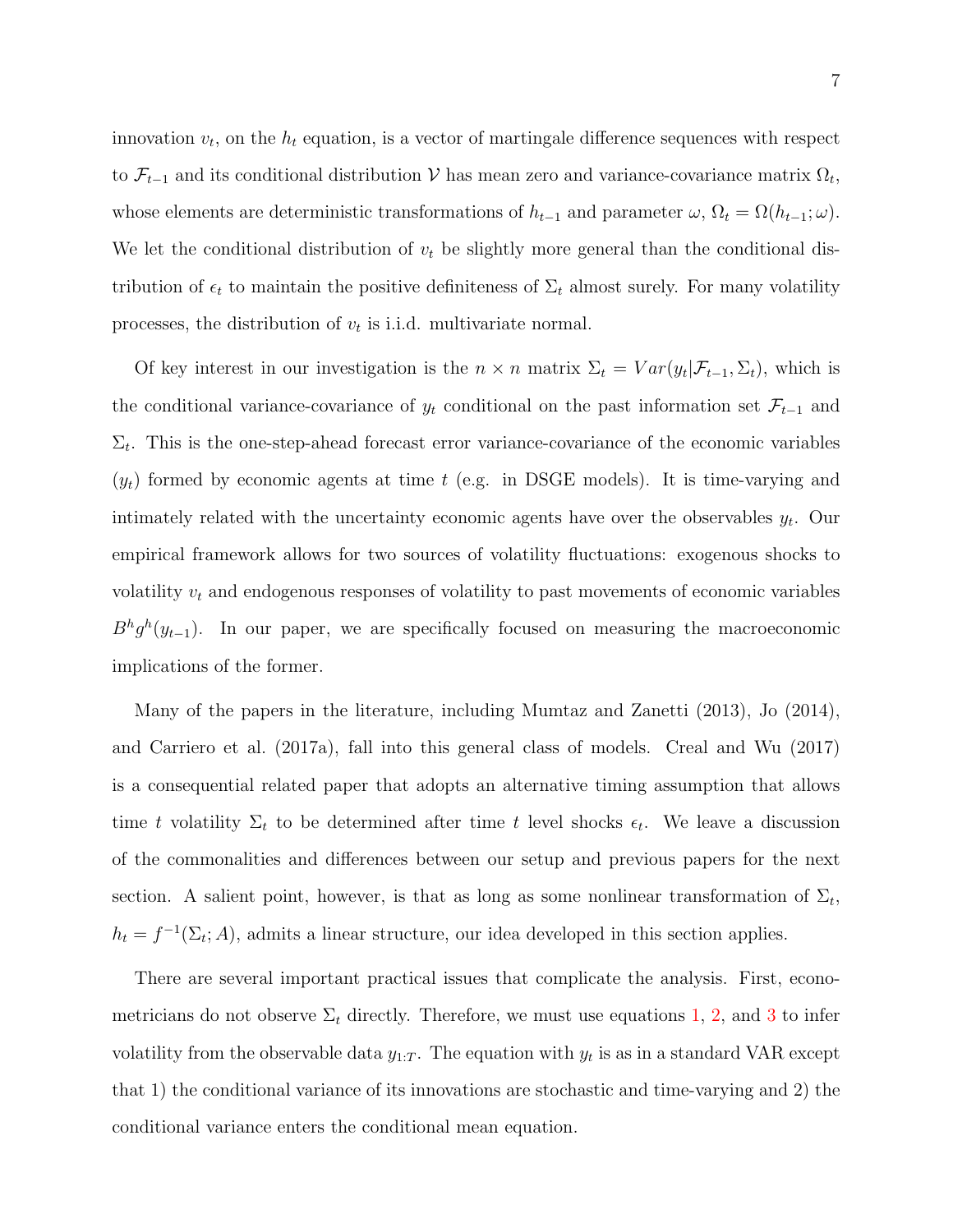Second, just as in the standard linear VAR for  $y_t$  without stochastic volatility and its inmean effect, there is a shock labeling issue when we have more than one source of volatility fluctuations. Without further assumptions, elements in the vector  $v_t$  are correlated contemporaneously, which makes it difficult to interpret impulse response functions and variance decompositions in terms of  $v_t$  shocks. An increase in one of the elements in  $v_t$  (e.g., the volatility of the innovation to industrial production) is potentially due to different sources (e.g., either uncertainty originating in the real economy or the financial markets). The principal difference with most of the literature, however, is that this shock labeling issue is over second moment as opposed to first moment shocks.

#### <span id="page-7-1"></span>2.2 Identification of uncertainty shocks

In this section, we discuss how we can distinguish various sources of fluctuations in the economic variables' forecast error variances and covariances  $(\Sigma_t)$  using a sign restrictions methodology. In the structural VAR language, we identify contemporaneously uncorrelated shocks that affect  $\Sigma_t$  and study how these isolated shocks impact  $y_t$  and  $\Sigma_t$  over time. Our key observation is that the linear VAR framework for  $h_t$  (equation [3\)](#page-5-2) naturally allows us to use the identification strategies developed in the structural VAR literature to identify uncertainty shocks. It allows us to put identifying restrictions directly on the uncertainty shocks. In this manner, we can focus on identifying uncertainty shocks alone, which are the objects we are interested in. Our discussion in this section is based on fixed model parameters and volatility processes,  $\psi = (\mu^y, \Phi^y, B^y, \mu^h, \Phi^h, B^h, \omega, h_{1:T})$ .

**Shock labeling problem.** We first assume that the time t volatility innovation  $(v_t)$  is a linear function of uncorrelated unit-variance shocks  $(v_t^*)$ , so we have

<span id="page-7-0"></span>
$$
v_t = R_t v_t^* \quad \text{or} \quad R_t^{-1} v_t = v_t^*, \tag{4}
$$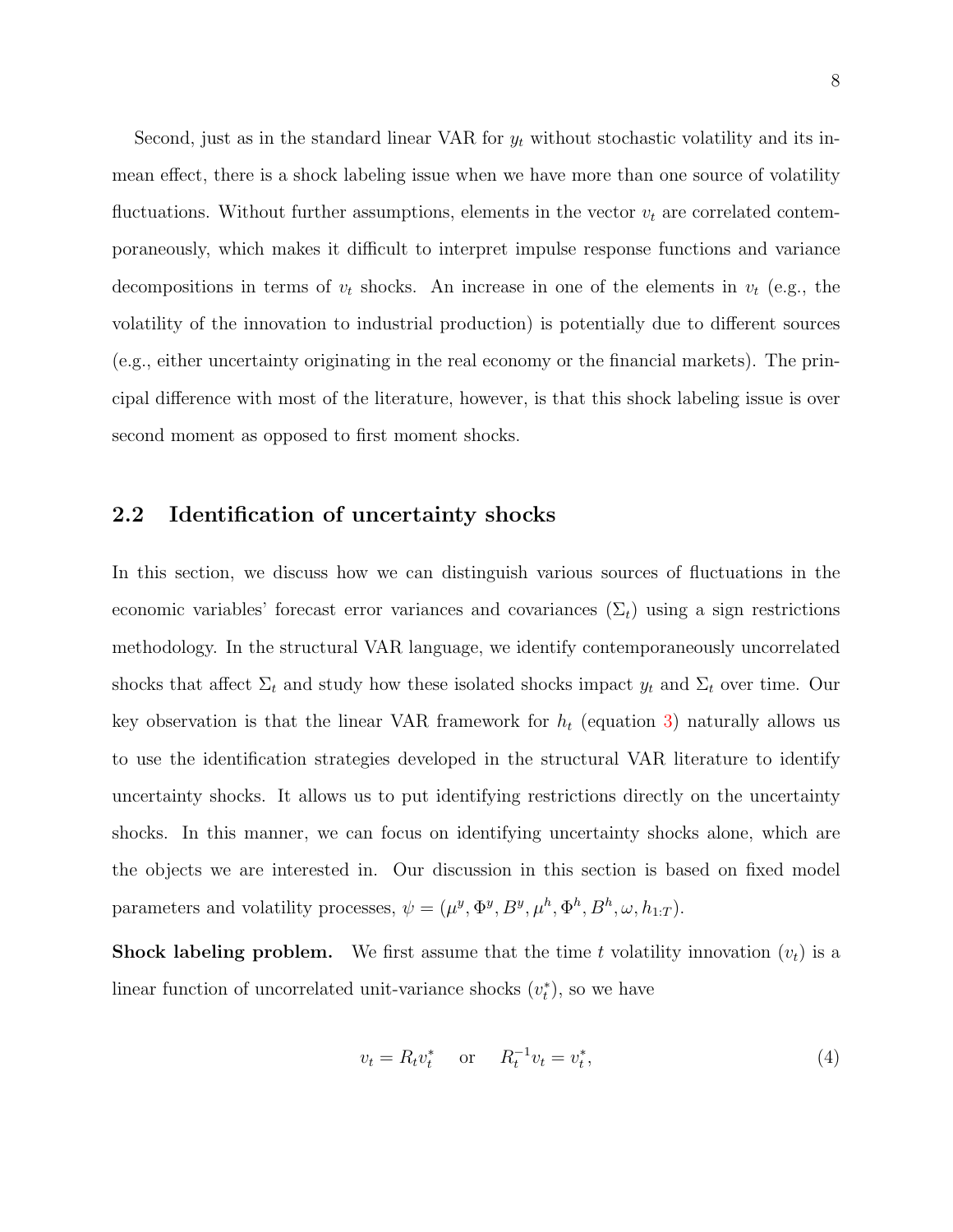where  $R_t$  is a  $k \times k$  invertible matrix with  $R_t R_t' = \Omega_t$ . The mean of  $v_t^*$  is zero and the conditional variance-covariance matrix is an identity matrix,  $E(v_t^* v_t^{*'} )$  $t^{*'}|\mathcal{F}_{t-1})=I_k$ . We call  $v_t^*$ as "structural" uncertainty shocks. Unlike  $v_t$ , each element in  $v_t^*$  is uncorrelated with each other. Therefore, we can isolate the effect of one element in  $v_t^*$  from another, making the analysis of uncertainty shocks more intuitive and interpretable. Unlike first moment shocks, our uncertainty shocks  $v_t^*$  have a contemporaneous impact on both the stochastic covariance matrix  $(\Sigma_t)$  as well as the conditional mean of the observed variables  $(y_t)$ .

Impulse response function. Our empirical framework allows uncertainty shocks to affect both  $\Sigma_t$  and  $y_t$ . We therefore consider first moment impulse response functions and second moment impulse response functions.

A first moment impulse response function gives the expected change in the conditional means of the observable variables from the *j*th structural uncertainty shock  $v_t^* = e_j$  ( $e_j$ ) is a column vector of length k with a 1 in the jth element and zeros elsewhere),

$$
IRF[y_{i,t+s}|v_t^* = e_j; R_t, \psi] = E(y_{i,t+s}|v_t^* = e_j; R_t, \psi) - E(y_{i,t+s}|v_t^* = 0_{k \times 1}; R_t, \psi)
$$
(5)

for  $s \geq 0$ . This captures the s-step-ahead response of the *i*th variable to the *j*th uncertainty shock. The expectation is taken with respect to the joint distribution of the future realization of shocks in the system conditional on  $v_t$  and  $\mathcal{F}_{t-1}$ ,  $[v_{t+1}, v_{t+2}, ..., v_{t+s}]'$  and  $[\epsilon_t, \epsilon_{t+1}, ..., \epsilon_{t+s}]'$ . Depending on the specification of the volatility process,  $\Omega_t$  may depend on  $h_{t-1}$ , making the IRFs path dependent. We denote the time period in which the uncertainty shock is considered by the time subscripts on  $v_t^*$  and  $R_t$ .

A second moment impulse response function gives the expected change in the conditional variance covariance matrix (or potentially a convenient transformation of the variance covariance matrix) of the innovations to the observable variables  $(y_t)$  from the jth uncertainty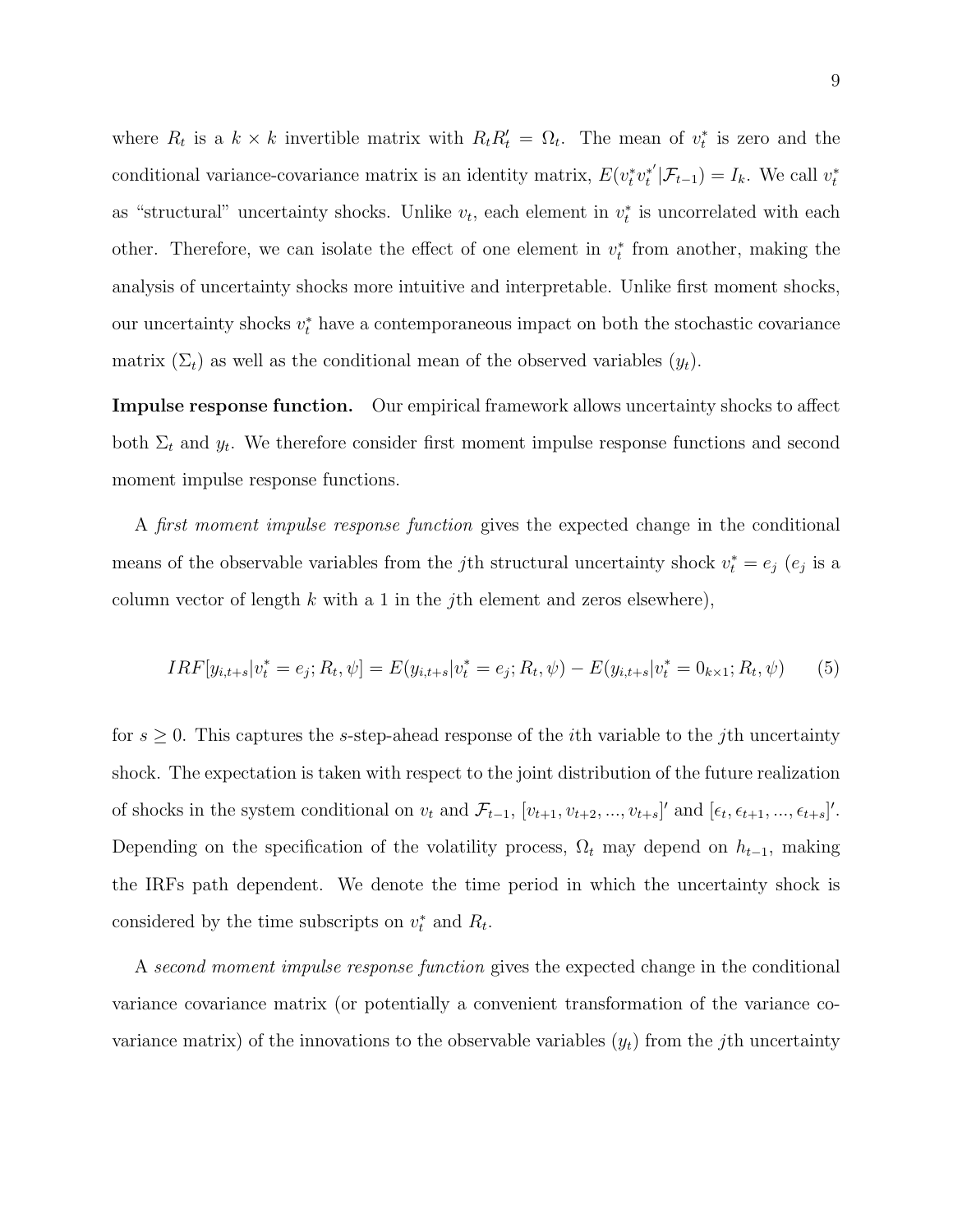shock  $v_t^* = e_j$ . First we define

$$
IRF[\Sigma_{ii,t+s}|v_t^* = e_j; R_t, \psi] = E(\Sigma_{ii,t+s}|v_t^* = e_j; R_t, \psi) - E(\Sigma_{ii,t+s}|v_t^* = 0_{k \times 1}; R_t, \psi)
$$
(6)

for  $s \geq 0$ . This captures the s-step-ahead impact of the jth uncertainty shock realized at time t on the economic agents' forecast error variance about variable  $y_{i,t+s}$  formed at time  $t + s$ . This forecast error variance is at the time before they make a decision, but after they observe  $\Sigma_{t+s}$ .

A more interpretable second moment impulse response function is in terms of the forecast error variance as defined in [Jurado et al.](#page-33-3) [\(2015\)](#page-33-3):

$$
IRF\left[FEV(y_{i,t+s})\middle|v_t^* = e_j; R_t, \psi\right] = Var\left(y_{i,t+s}\middle|v_t^* = e_j; R_t, \psi\right) - Var\left(y_{i,t+s}\middle|v_t^* = 0_{k\times 1}; R_t, \psi\right)
$$
\n(7)

for  $s \geq 0$ . This is the s-step-ahead impact of the jth uncertainty shock realized at time t on the economic agents' s-step-ahead forecast error variance about variable  $y_{t+s}$  formed at time t.

It is important to note that these second moment response functions may be different from the impulse response functions for  $h_t$ :

$$
IRF[h_{i,t+s}|v_t^* = e_j; R_t] = E(h_{i,t+s}|v_t^* = e_j; R_t, \psi) - E(h_{i,t+s}|v_t^* = 0_{k \times 1}; R_t, \psi)
$$
(8)

for  $s \geq 0$ . In general, imposing restrictions on  $h_t$  leads to different implications compared to the case of imposing restrictions on  $\Sigma_t$ .

Putting sign restrictions to restrict the set of admissible Q. The relationship between volatility innovations  $v_t$  and structural uncertainty shocks  $v_t^*$  is not uniquely pinned down by equation [4.](#page-7-0) In fact, any  $R_t$  with  $R_t = \Omega_t^{1/2} Q$  where  $Q \in \mathcal{O}(k) = \{Q : QQ' = Q'Q =$  $I_k, Q$  is a  $k \times k$  matrix} and  $\Omega_t^{1/2} = chol(\Omega_t)$  would satisfy the relationship. This implies that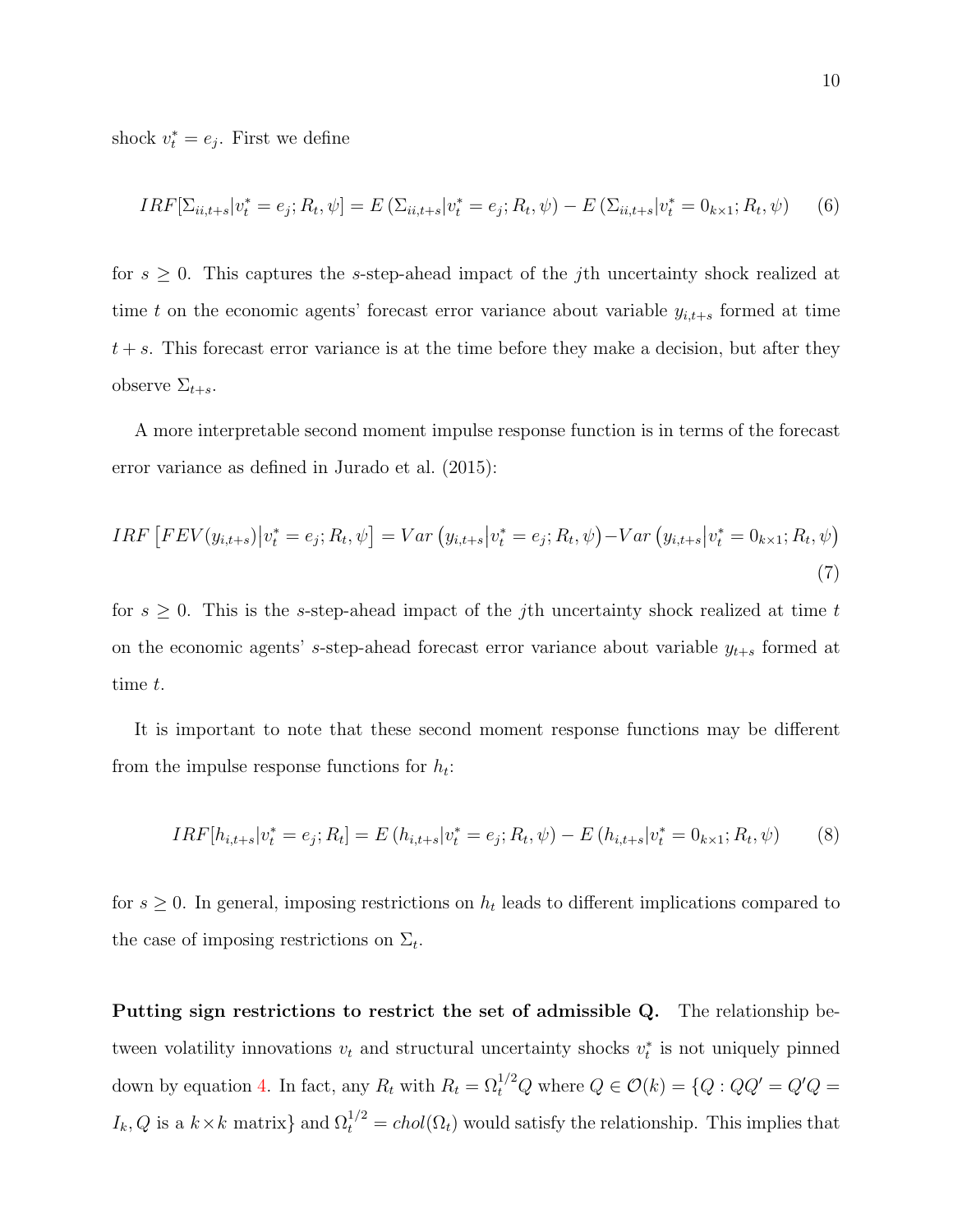we have a range of impulse responses of variables of interest to uncertainty shocks even at a fixed model parameter  $\psi$ . Moreover, without further assumptions, we cannot differentiate the effect of one uncertainty shock from another: the range of possible impulse response functions is the same for all uncertainty shocks.

To overcome this problem, we look for restrictions that can be imposed on the signs of the first and second moment IRFs. These economic restrictions ideally would come from economic theory or outside empirical evidence. Imposing economic restrictions on the responses to the uncertainty shocks  $v_t^*$  involves conditions on the set of IRFs that we consider.

Intuitively, the idea of applying sign restrictions to identify uncertainty shocks involves choosing constraints on the signs of the first and second moment responses to the shock of interest. Restrictions on the signs of these level impulse response functions we label as first moment restrictions while those on the signs of volatility-related impulse response functions we call second moment restrictions.

The first moment restrictions can be written as

$$
r_{i,j,s,t}^y \times IRF[y_{i,t+s}|v_t^* = e_j; R_t, \psi] \ge 0,
$$
\n(9)

where  $r_{i,j,s,t} = \{-1,0,1\}$ . For example, if  $r_{i,j,s,t} = -1$ , then this restriction implies that the s-step-ahead response of the ith variable to the jth uncertainty shock realized at time t is restricted to be negative. If  $r_{i,j,s,t} = 0$ , then the sign restriction is not imposed on this response. Similarly, we can write second moment restrictions as

$$
r_{i,j,s,t}^{\Sigma} \times IRF[\Sigma_{ii,t+s}|v_t^* = e_j; R_t, \psi] \ge 0
$$
  
\n
$$
r_{i,j,s,t}^{FEV} \times IRF[FEV(y_{i,t+s})|v_t^* = e_j; R_t, \psi] \ge 0
$$
  
\n
$$
r_{i,j,s,t}^h \times IRF[h_{i,t+s}|v_t^* = e_j; R_t, \psi] \ge 0.
$$
\n(10)

We define a sign restriction set, R, which collects non-zero  $r_{i,j,s,t}^y$ ,  $r_{i,j,s,t}^{\Sigma}$ ,  $r_{i,j,s,t}^{FEV}$ , and  $r_{i,j,s,t}^h$  for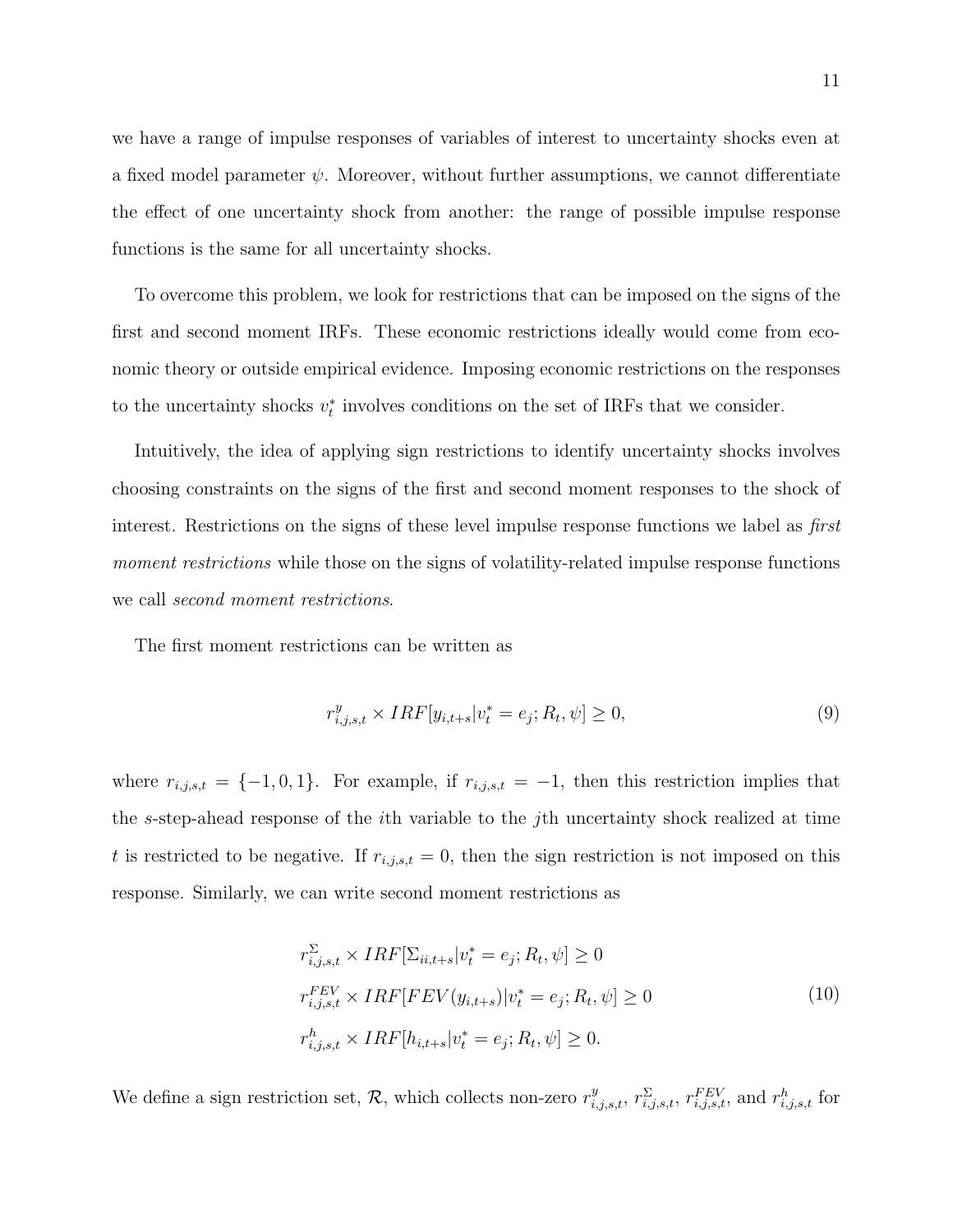all  $i, j, s$ , and  $t$ . This set contains all information about the imposed sign restrictions.

The first and second moment economic restrictions are conditions on the set of impulse response functions following the jth uncertainty shock. These conditions imply restrictions on the admissible set of decompositions  $R_t = chol(\Omega_t)Q$ . We formally define the admissible set for Q with respect to the sign restriction set  $\mathcal R$  at parameter  $\psi$ :

$$
\mathbb{Q}(\psi,\mathcal{R}) = \{Q : Q \in \mathcal{O}(k) \text{ and IRFs with } Q \text{ and } \psi \text{ satisfy all restrictions in } \mathcal{R}\}. \tag{11}
$$

This admissible set leads to an identified set of impulse response functions at parameter  $\psi$ :

$$
\mathbb{IS}(\psi,\mathcal{R}) = \{IRF[.]v_t^* = e_j; R_t = chol(\Omega_t)Q, \psi] : Q \in \mathbb{Q}(\psi,\mathcal{R})\}
$$
(12)

The restrictions reduce the set of possible impulse response functions because  $\mathbb{Q}(\psi,\mathcal{R})\subseteq$  $\mathcal{O}(k)$ . This correspondingly shrinks the identified set of IRFs. That is, by putting enough restrictions, we can narrow down this set to draw a meaningful conclusion about the differential effects of various uncertainty shocks on economic variables.

In section [4,](#page-20-0) we present how we can make inference over the identified sets. In section [B](#page-0-0) of the appendix, we provide a simulation-based method to compute these IRFs.

#### <span id="page-11-0"></span>2.3 Simple example

Before we close off this section, we present a simplified bivariate example using the popular volatility process discussed by [Cogley and Sargent](#page-33-10) [\(2005\)](#page-33-10) to guide our discussion.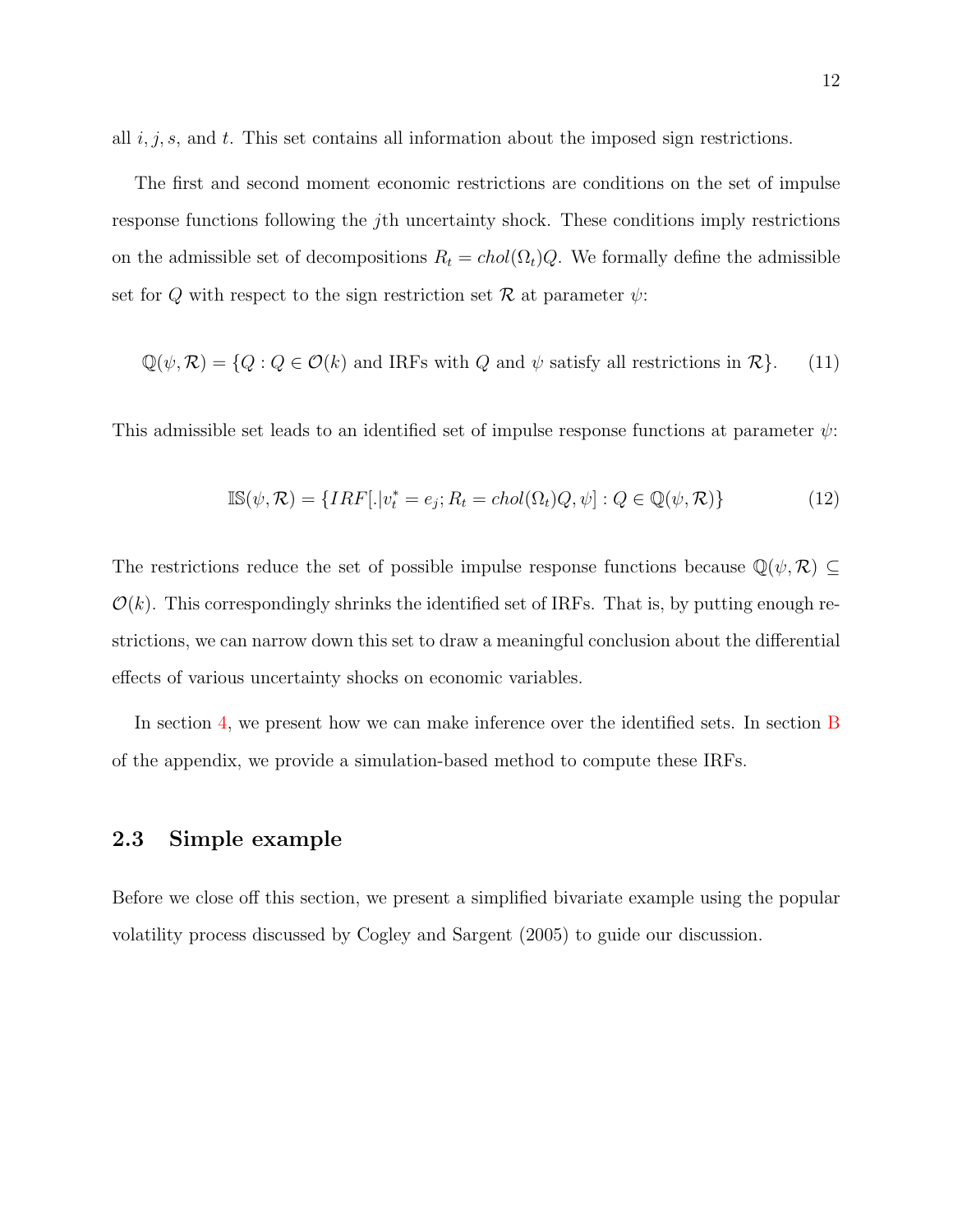<span id="page-12-0"></span>
$$
\begin{bmatrix} y_{1,t} \\ y_{2,t} \end{bmatrix} = \begin{bmatrix} B_{11}^y & B_{12}^y \\ B_{21}^y & B_{22}^y \end{bmatrix} \begin{bmatrix} \Sigma_{11,t} \\ \Sigma_{22,t} \end{bmatrix} + \begin{bmatrix} \epsilon_{1,t} \\ \epsilon_{2,t} \end{bmatrix}, \quad \epsilon_t | \mathcal{F}_{t-1}, \Sigma_t \sim N(0, \Sigma_t)
$$

$$
\Sigma_t = \begin{bmatrix} 1 & 0 \\ A & 1 \end{bmatrix} \begin{bmatrix} e^{h_{1,t}} & 0 \\ 0 & e^{h_{2,t}} \end{bmatrix} \begin{bmatrix} 1 & A \\ 0 & 1 \end{bmatrix}
$$

$$
\begin{bmatrix} h_{1,t} \\ h_{2,t} \end{bmatrix} = \begin{bmatrix} v_{1,t} \\ v_{2,t} \end{bmatrix}, \quad v_t | \mathcal{F}_{t-1} \sim N \begin{bmatrix} 0 \\ 0 \end{bmatrix}, \begin{bmatrix} \Omega_{11} & \Omega_{12} \\ \Omega_{12} & \Omega_{22} \end{bmatrix}
$$

$$
(13)
$$

Mapping equation [13](#page-12-0) into the general framework, we shut down the autoregressive component of  $y_t$  ( $\Phi^y = 0$ ) and  $h_t$  ( $\Phi^h = 0$ ), and the component that allows level shocks to impact volatility  $(B^h = 0)$ .  $\Omega_t = \Omega(\omega)$  where  $\omega = [\Omega_{11}, \Omega_{12}, \Omega_{21}, \Omega_{22}]'$  and  $h_{t-1}$  does not enter in  $\Omega_t$ and therefore it is constant over time. We choose  $g^y(\Sigma_t) = diag(\Sigma_t)$ , and

$$
f(h_t; A) = \begin{bmatrix} e^{h_{1,t}} & Ae^{h_{1,t}} \\ Ae^{h_{1,t}} & A^2e^{h_{1,t}} + e^{h_{2,t}} \end{bmatrix} \quad \text{and} \quad f^{-1}(\Sigma_t; A) = \begin{bmatrix} \log(\Sigma_{11,t}) \\ \log(\Sigma_{22,t} - A^2\Sigma_{11,t}) \end{bmatrix} . \tag{14}
$$

Finally, we collect all model parameters and volatility series in  $\psi = \{B^y, A, \omega, h_{1:T}\}.$ 

Here, the identification problem can clearly be seen from the volatility equation. Insofar as  $\Omega_{12} \neq 0$ , the innovations to  $h_{1,t}$  and  $h_{2,t}$  are correlated and there is a question of how we can decompose these innovations into structural uncertainty shocks.

<span id="page-12-1"></span>
$$
\begin{bmatrix} v_{1,t} \\ v_{2,t} \end{bmatrix} = \begin{bmatrix} R_{11} & R_{12} \\ R_{21} & R_{22} \end{bmatrix} \begin{bmatrix} v_{1,t}^* \\ v_{2,t}^* \end{bmatrix}, \quad \begin{bmatrix} v_{1,t}^* \\ v_{2,t}^* \end{bmatrix} \sim N \left( \begin{bmatrix} 0 \\ 0 \end{bmatrix}, \begin{bmatrix} 1 & 0 \\ 0 & 1 \end{bmatrix} \right)
$$
(15)

We decompose the reduced-form volatility innovations  $v_t$  into structural uncertainty shocks  $v_t^*$  by equation [15.](#page-12-1)

Sign restrictions on  $v_{1,t}^*$  or  $v_{2,t}^*$  then impose directional responses on these first and second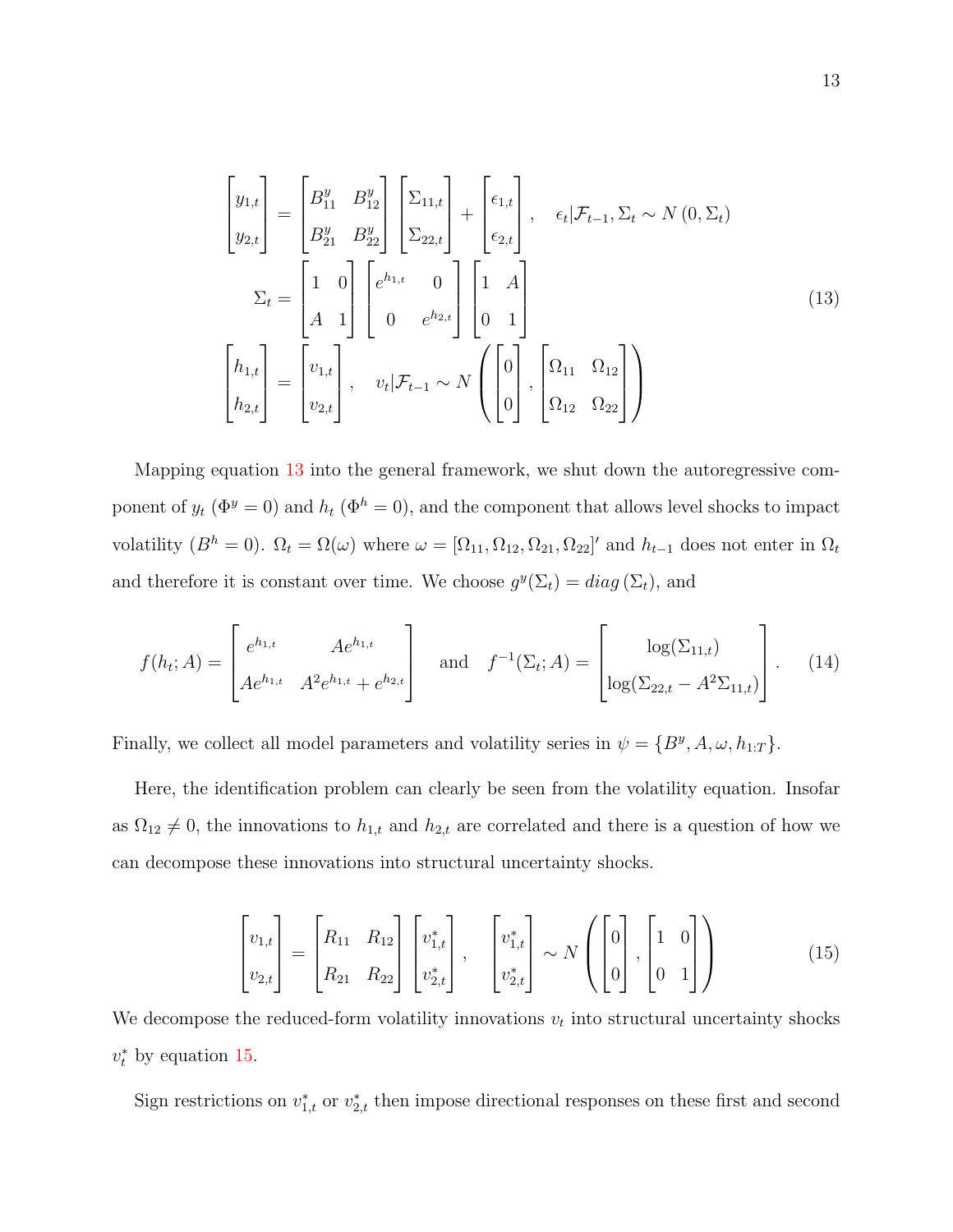

<span id="page-13-0"></span>Figure 1 Identified sets for contemporaneous response of uncertainty shock  $(v_{1,t}^*)$ 

This figure shows the identified sets for the contemporaneous responses of uncertainty shock  $v_{1,t}^*$  on  $\Sigma_{22,t}$ (left) and  $y_{1,t}$  (right) with various restrictions on the impulse responses. There are four cases. The first case imposes no restriction, the second case assumes that response of  $v_{1,t}^*$  on  $h_{2,t}$  is positive, the third case assumes that response of  $v_{1,t}^*$  on  $\Sigma_{22,t}$  is positive, and the fourth case assumes the responses of  $v_{1,t}^*$  on  $\Sigma_{22,t}$ is positive and  $y_{2,t}$  is larger than 1. See Section [2.3](#page-11-0) for more details.

moment impulse response functions. They restrict the admissible values of  $(R_{11}, R_{21})$  or  $(R_{12}, R_{22})$ . To illustrate this, we assume  $B = [1, 1/2, 1/2, 1]$ ,  $\Omega = [1, 1, 1, 2]$ ,  $A =$ √ 2, and compute the range of possible responses of  $\Sigma_{22,t}$  and  $y_{1,t}$  to the first uncertainty shocks  $v_{1,t}^*$ with  $E[v_t^*] = 0$ ,  $E[v_t^* v_t^*] = I_2$ , and various sign restrictions on  $v_t^*$ .

The first vertical bar on the left panel in figure [1](#page-13-0) presents all possible responses of  $\Sigma_{22,t}$  to  $v_{1,t}^*$ . The second vertical bar is the responses with an additional restriction that the response of  $h_{2,t}$  to  $v_{1,t}^*$  is positive. The third vertical bar is the response with a different restriction that the response of  $\Sigma_{22,t}$  to  $v_{1,t}^*$  is positive. The fourth vertical bar introduces a first moment restriction – that the response of  $y_{2,t}$  to  $v_{1,t}^*$  is larger than 1 – on top of the restriction in the third bar. The right panel in the figure presents the corresponding set of possible impulse responses of  $y_{1,t}$ .

We can draw several conclusions from this figure. First, both first moment restrictions (case 4) second moment restrictions (cases 2 and 3) reduce the set of possible IRFs. Second, focusing on the second moment restrictions, conditions on  $h_t$  and  $\Sigma_t$  can have differential impacts on other variables (case 2 versus 3). For example, restricting positive response of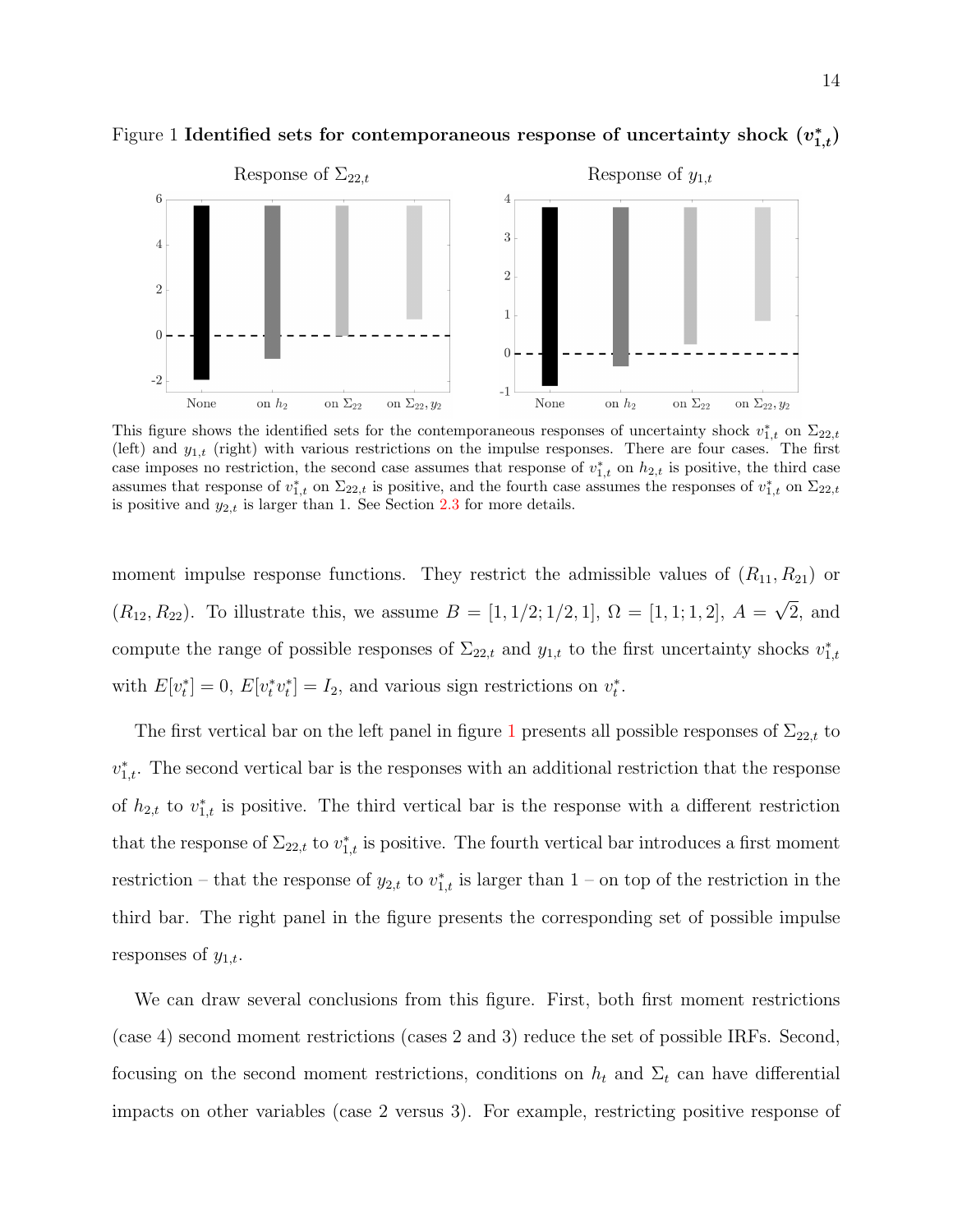$\Sigma_{22,t}$  does not necessarily imply a positive response on  $h_{2,t}$ . This in turn influences the first moment impulse response functions. A positive response of  $\Sigma_{22,t}$  to  $v_{1,t}^*$  implies a positive response on  $y_{1,t}$ . However, just restricting the response of  $h_{2,t}$  to be positive may not lead to a positive response of  $y_{1,t}$  to the same shock.

## 3 Discussion

The class of models that we consider in the paper encompasses some popular volatility processes in the literature. Hence, we believe that our proposal in using sign restrictions to identify second moment shocks has quite general applications. In this section, we first give examples of how several different volatility processes could fit into our framework. Then, we compare the sign restrictions identification strategy to others used in the literature.

#### 3.1 Volatility processes

We discuss three popular volatility processes that are amenable to our framework laid out in equations [2](#page-5-1) and [3.](#page-5-2)

Conditional Autoregressive Inverse-Wishart (CAIW) volatility. First, we begin with the inverse Wishart autoregressive volatility process for an  $n \times n$  matrix  $\Sigma_t$ .

$$
\Sigma_t | \Sigma_{t-1} \sim IW\left( (\nu - n - 1) \left( C + \Phi \Sigma_{t-1} \Phi' \right), \nu \right) \tag{16}
$$

The time t variance covariance matrix,  $\Sigma_t$ , is assumed to be distributed according to an inverse Wishart distribution conditional upon  $\Sigma_{t-1}$ . The  $n \times n$  matrix C is assumed positive definite and influences the long-run mean of the volatility process, the  $n \times n$  matrix  $\Phi$  governs the intertemporal relationship between  $\Sigma_t$  and  $\Sigma_{t-1}$ , and the scalar  $\nu$  is a degrees of freedom parameter that governs the conditional variability of the time t volatility innovation.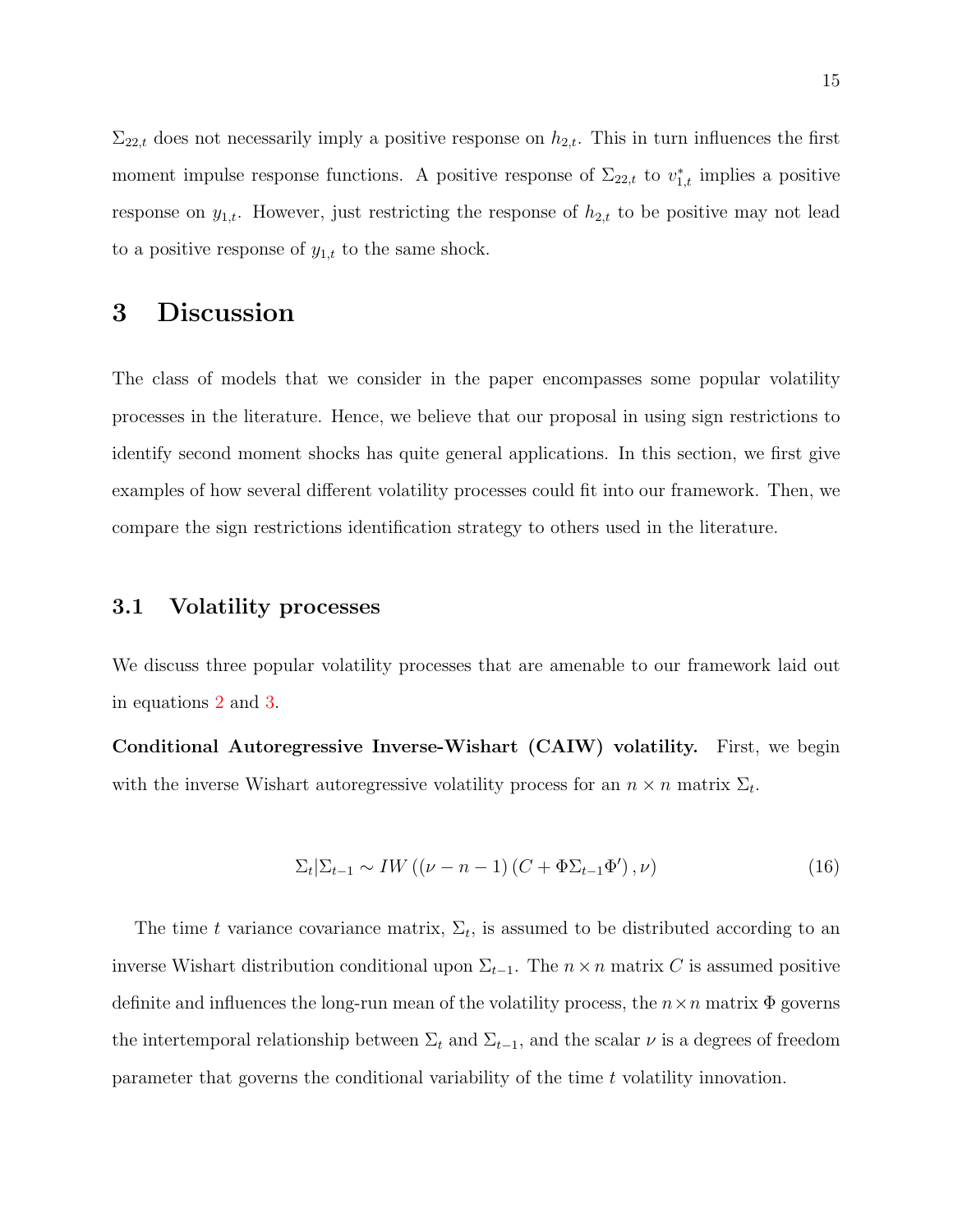Note that the process can be written in a linear form that relates time  $t$  volatility to time  $t-1$  volatility and an additive martingale difference sequence:

$$
h_t = \overline{C} + \overline{\Phi}h_{t-1} + v_t, \quad E[v_t|\mathcal{F}_{t-1}] = 0 \quad \text{and} \quad E[v_t v_s'|\mathcal{F}_{t-1}] = 0, \quad \forall s \neq t \tag{17}
$$

where  $h_t = vech(\Sigma_t)$ ,  $\overline{C} = vech(C)$ ,  $\overline{\Phi} = L_n(\Phi \otimes \Phi)D_n$ ,  $vec(x) = D_nvech(x)$ , and  $vech(x) =$  $L_nvec(x)$ . The variance covariance matrix of  $v_t$  ( $\Omega_t$ ) is a deterministic function of  $\Sigma_{t-1}$ . Further details regarding this decomposition can be found in section [C](#page-0-0) of the appendix.

A bivariate version of the model leads the following mapping to the general model:  $\mu^h = \overline{C}$ ,  $\Phi^h = \overline{\Phi}$ , and  $B^h = 0$ , and

$$
\Sigma_t = f(h_t; A) \equiv \begin{bmatrix} h_{11,t} & h_{12,t} \\ h_{12,t} & h_{22,t} \end{bmatrix} \quad \text{and} \quad h_t = f^{-1}(\Sigma_t; A) \equiv vech(\Sigma_t)
$$
 (18)

where A is empty. The choice of  $g^y(\cdot)$  is left to the user. In our empirical exercise, we set  $g^y(\Sigma_t) = \log(diag(\Sigma_t)).$ 

The CAIW process has several attractive properties. First, the estimates of  $\Sigma_t$  are invariant to the order of the variables  $y$ , as has been noted in [Gourieroux et al.](#page-33-12) [\(2009\)](#page-33-12). Therefore, simply reshuffling the observables in the VAR has no implications for the volatility estimates. Second, the CAIW model is linear in  $\Sigma_t$ , which makes the imposition of sign restrictions on the one-step ahead forecast error variances straightforward.

Cholesky volatility. Possibly the most popular volatility process for small-scale VAR models with time-varying volatility comes from the work of [Cogley and Sargent](#page-33-10) [\(2005\)](#page-33-10) and [Primiceri](#page-34-8) [\(2005\)](#page-34-8). This volatility specification first decomposes the variance covariance matrix into a Cholesky form, and then models the time variation of the diagonal and offdiagonal elements. In the previous section, we have already given a simple example of such a volatility process and how it fits into our general framework. Here we highlight for the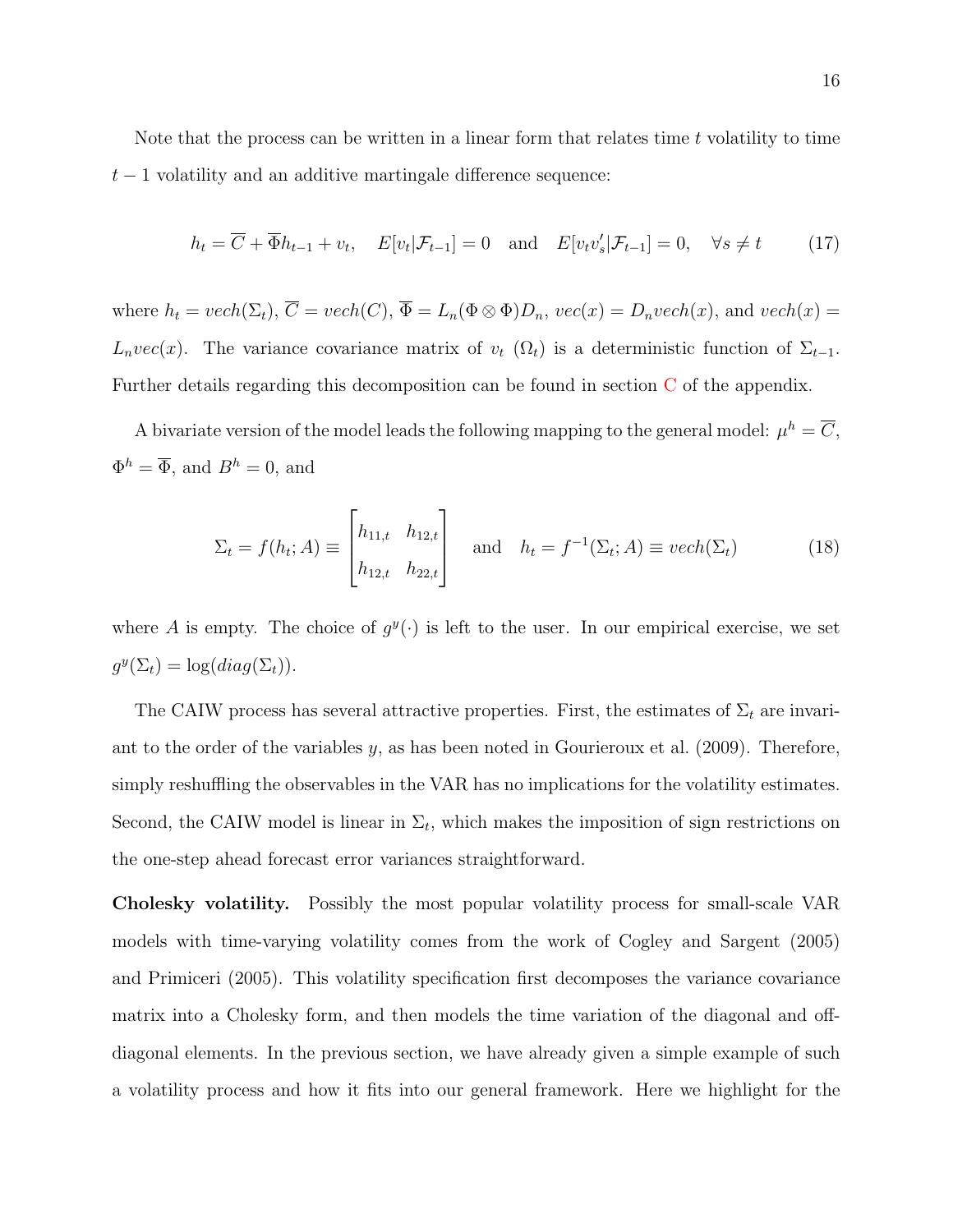process traditionally used in the literature.

Take a bivariate  $y_t$  example to be concrete:

$$
\begin{bmatrix} \Sigma_{11,t} & \Sigma_{12,t} \\ \Sigma_{12,t} & \Sigma_{22,t} \end{bmatrix} = \begin{bmatrix} 1 & 0 \\ h_{3,t} & 1 \end{bmatrix} \begin{bmatrix} e^{h_{1,t}} & 0 \\ 0 & e^{h_{2,t}} \end{bmatrix} \begin{bmatrix} 1 & h_{3,t} \\ 0 & 1 \end{bmatrix}
$$
  

$$
h_t = \mu^h + \Phi^h h_{t-1} + v_t, \quad v_t \sim N(0,\Omega)
$$
 (19)

where  $h_t = [h_{1,t}, h_{2,t}, h_{3,t}]'$ . The relationship between one-step-ahead uncertainty and  $h_t$  is given by the following transformation

$$
\Sigma_t = f(h_t; A) \equiv \begin{bmatrix} e^{h_{1,t}} & h_{3,t}e^{h_{1,t}} \\ h_{3,t}e^{h_{1,t}} & h_{3,t}^2e^{h_{1,t}} + e^{h_{2,t}} \end{bmatrix} \text{ and } h_t = f^{-1}(\Sigma_t; A) \equiv \begin{bmatrix} \log(\Sigma_{11,t}) \\ \log(\Sigma_{22,t} - \Sigma_{12,t}^2/\Sigma_{11,t}) \\ \Sigma_{12,t}/\Sigma_{11,t} \end{bmatrix}
$$
(20)

where A is empty and  $B^h = 0$ .

Most of the extant literature has specified independent processes for the three second moment shocks (i.e.,  $\Phi^h$  and  $\Omega$  are restricted to be a diagonal matrix). Independent volatility processes are attractive when viewed through the lens of a Cholesky decomposition of the level VAR economy. The variance processes are the time-varying volatilities of the structural shocks  $(e^{h_{i,t}})$ , whereas the off diagonal elements are smooth changes in the level structure of the economy  $(h_{3,t})$ .

For our purposes, however, it is important to allow for general second moment dynamics (i.e., off-diagonal elements in  $\Phi^h$  and  $\Omega$  are not restricted to be zero). First, a VAR specification in the volatilities allows for more complex relationships between the different elements in the variance covariance matrix. This may be important to accurately measure volatility. Furthermore, in a more fundamental sense, the volatility identification problem becomes less interesting with independent innovations. Indeed, with a diagonal  $\Omega$  matrix, ,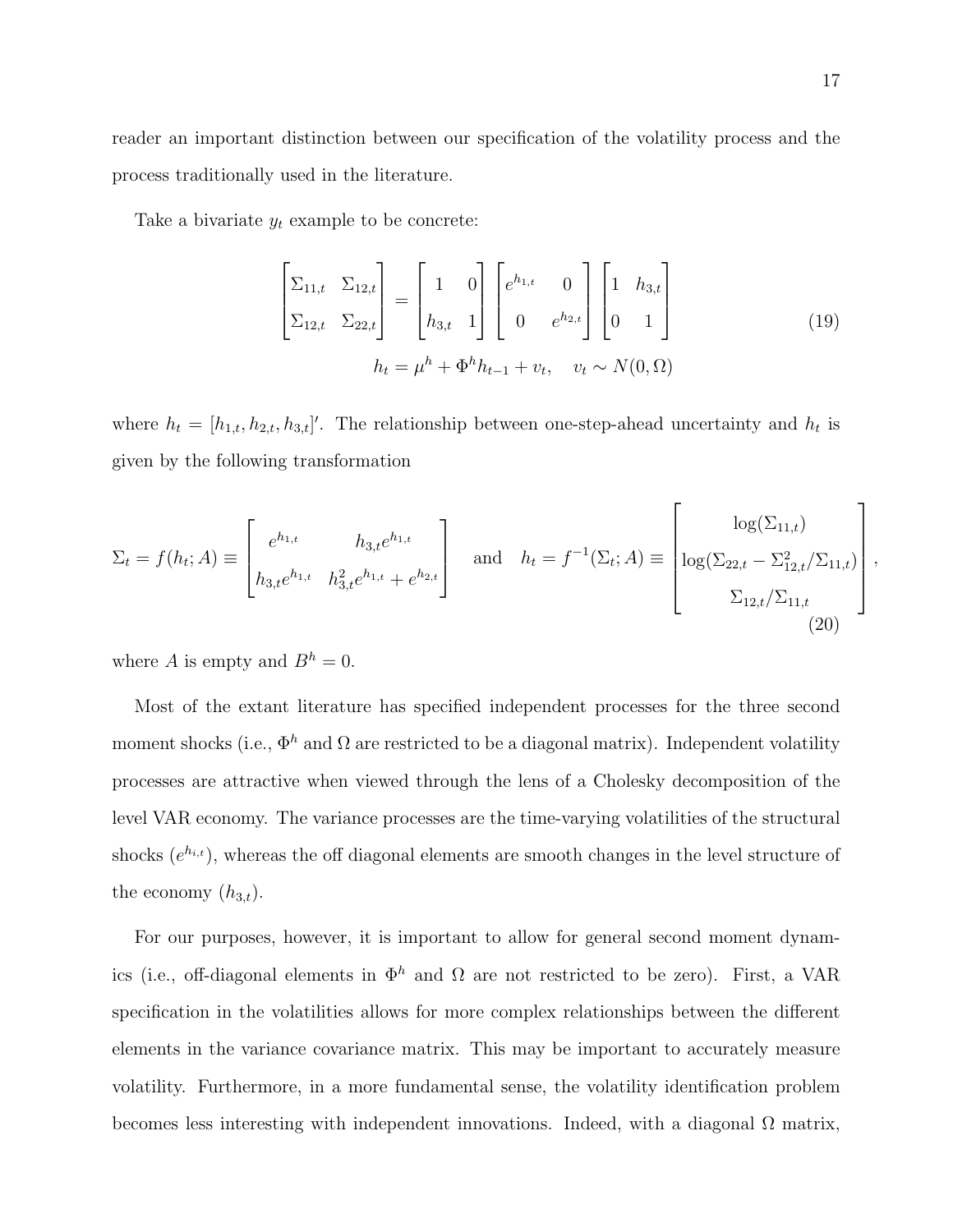the  $v_t$  innovations themselves are already independent, so there is no need to orthogonalize them.

Factor volatility. A major concern with which the literature has had to contend is on the accurate measurement of volatility. To this end, exploiting the common movements in volatilities across many data series could improve inference. This insight has pushed [Creal](#page-33-5) [and Wu](#page-33-5) [\(2017\)](#page-33-5) and [Carriero et al.](#page-33-6) [\(2017a\)](#page-33-6) to develop models that admit factor structures in volatility. The main advantage of the factor volatility setup is its scalability to much larger dimensions. The factors are then specified to enter into the conditional mean.

As a simple example to illustrate the power of the framework, we consider 3 observable variables  $y_t$ .

$$
\Sigma_{t} = \begin{bmatrix} 1 & 0 & 0 \\ A_{1} & 1 & 0 \\ A_{2} & A_{3} & 1 \end{bmatrix} \begin{bmatrix} A_{4}e^{h_{1,t}} & 0 & 0 \\ 0 & A_{5}e^{h_{2,t}} & 0 \\ 0 & 0 & A_{6}e^{\lambda h_{2,t}} \end{bmatrix} \begin{bmatrix} 1 & A_{1} & A_{2} \\ 0 & 1 & A_{3} \\ 0 & 0 & 1 \end{bmatrix},
$$
(21)

where  $\Sigma_t$  are then posited to be driven by factors  $h_{1,t}$  and  $h_{2,t}$  and  $\lambda$  gives the factor loading parameter. The factor dynamics are usually modeled as a VAR.

$$
\begin{bmatrix} h_{1,t} \\ h_{2,t} \end{bmatrix} = \begin{bmatrix} \Phi_{11}^h & \Phi_{12}^h \\ \Phi_{21}^h & \Phi_{22}^h \end{bmatrix} \begin{bmatrix} h_{1,t-1} \\ h_{2,t-1} \end{bmatrix} + \begin{bmatrix} v_{1,t} \\ v_{2,t} \end{bmatrix}, \quad \begin{bmatrix} v_{1,t} \\ v_{2,t} \end{bmatrix} \sim N \left( \begin{bmatrix} 0 \\ 0 \end{bmatrix}, \begin{bmatrix} \Omega_{11} & \Omega_{12} \\ \Omega_{12} & \Omega_{22} \end{bmatrix} \right). \tag{22}
$$

The relationship between 1-step-ahead uncertainty and  $h_t$  is given by the following transformation

$$
\Sigma_{t} = f(h_{t}; A) \equiv \begin{bmatrix} A_{4}e^{h_{1,t}} & A_{1}A_{4}e^{h_{1,t}} & A_{2}A_{4}e^{h_{1,t}} \\ A_{1}A_{4}e^{h_{1,t}} & A_{1}^{2}A_{4}e^{h_{1,t}} + A_{5}e^{h_{2,t}} & A_{1}A_{2}A_{4}e^{h_{1,t}} + A_{3}A_{5}e^{h_{2,t}} \\ A_{2}A_{4}e^{h_{1,t}} & A_{1}A_{2}A_{4}e^{h_{1,t}} + A_{3}A_{5}e^{h_{2,t}} & A_{2}^{2}A_{4}e^{h_{1,t}} + A_{3}^{2}A_{5}e^{h_{2,t}} + A_{6}e^{\lambda h_{2,t}} \end{bmatrix},
$$
\n(23)

where  $A = [A_1, A_2, A_3, A_4, A_5, A_6]'$  with  $A_4 > 0$ ,  $A_5 > 0$ ,  $A_6 > 0$ , and  $B<sup>h</sup> = 0$ . Unless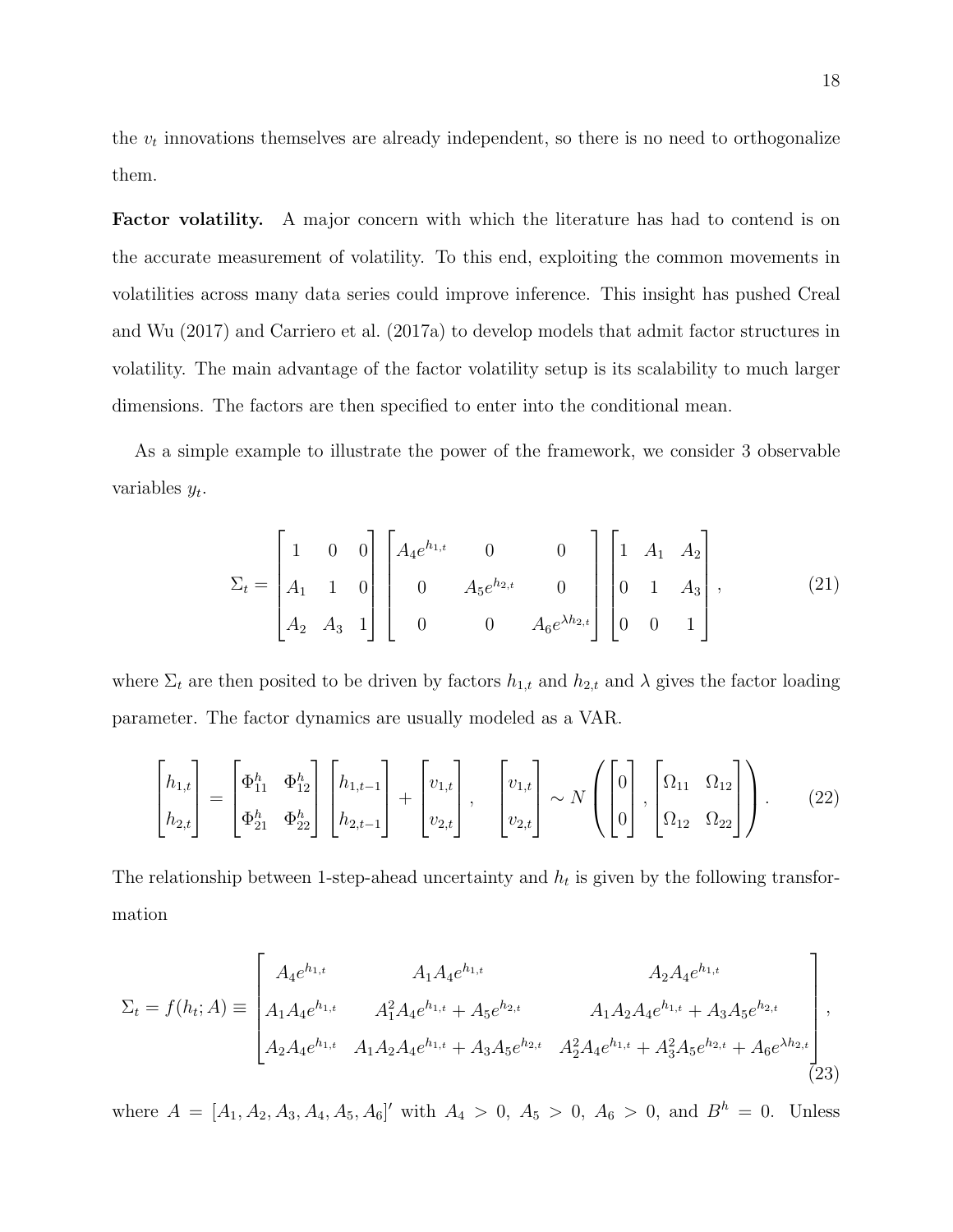the researcher considers a one-factor model, the shock labeling problem still appears in the factor volatility equation through  $\Omega$ , as both structural uncertainty shocks move all factors simultaneously.

Level shocks impacting volatility. For purposes of clarity, our previous discussions of volatility processes neglected the discussion of any feedback from level shocks to the second moments. As our general empirical framework makes clear, however, the volatility sign restrictions identification strategy can accommodate this effect through the term  $B^{h}g^{h}(y_{t-1})$ in equation [3.](#page-5-2) A bivariate example in equation [13](#page-12-0) allowing lags of level shocks to impact volatility is

$$
\begin{bmatrix} y_{1,t} \\ y_{2,t} \end{bmatrix} = \begin{bmatrix} B_{11}^y & B_{12}^y \\ B_{21}^y & B_{22}^y \end{bmatrix} \begin{bmatrix} \Sigma_{11,t} \\ \Sigma_{22,t} \end{bmatrix} + \begin{bmatrix} \epsilon_{1,t} \\ \epsilon_{2,t} \end{bmatrix}, \quad \epsilon_t | \mathcal{F}_{t-1}, \Sigma_t \sim N(0, \Sigma_t)
$$

$$
\Sigma_t = \begin{bmatrix} 1 & 0 \\ A & 1 \end{bmatrix} \begin{bmatrix} e^{h_{1,t}} & 0 \\ 0 & e^{h_{2,t}} \end{bmatrix} \begin{bmatrix} 1 & A \\ 0 & 1 \end{bmatrix}
$$

$$
\begin{bmatrix} h_{1,t} \\ h_{2,t} \end{bmatrix} = \begin{bmatrix} B_{11}^h & B_{12}^h \\ B_{21}^h & B_{22}^h \end{bmatrix} \begin{bmatrix} y_{1,t-1} \\ y_{2,t-1} \end{bmatrix} + \begin{bmatrix} v_{1,t} \\ v_{2,t} \end{bmatrix}, \quad v_t | \mathcal{F}_{t-1} \sim N(0, \Omega)
$$

We can continue to apply our approach to decompose  $v_t$  into uncorrelated unit variance shocks.

An important point to be made, which is especially relevant when allowing for feedback effects, is the timing of the realization of  $v_t$ , or the time t volatility innovation, and  $\epsilon_t$ , or the time t level innovation. Implicitly, we are supposing that the time t volatility is determined before the time t level shock. Therefore, current volatility innovations  $v_t$  can impact the current level variables, but current level shocks  $\epsilon_t$  can only impact the volatilities with a lag. This timing assumption is in accordance with standard dynamic stochastic general equilibrium models [\(Fernandez-Villaverde et al.,](#page-33-1) [2011,](#page-33-1) [2015;](#page-33-2) [Basu and Bundick,](#page-32-4) [2015;](#page-32-4) [Born and Pfeifer,](#page-32-3) [2014\)](#page-32-3) and several papers in the volatility-in-mean literature [\(Mumtaz and](#page-34-4)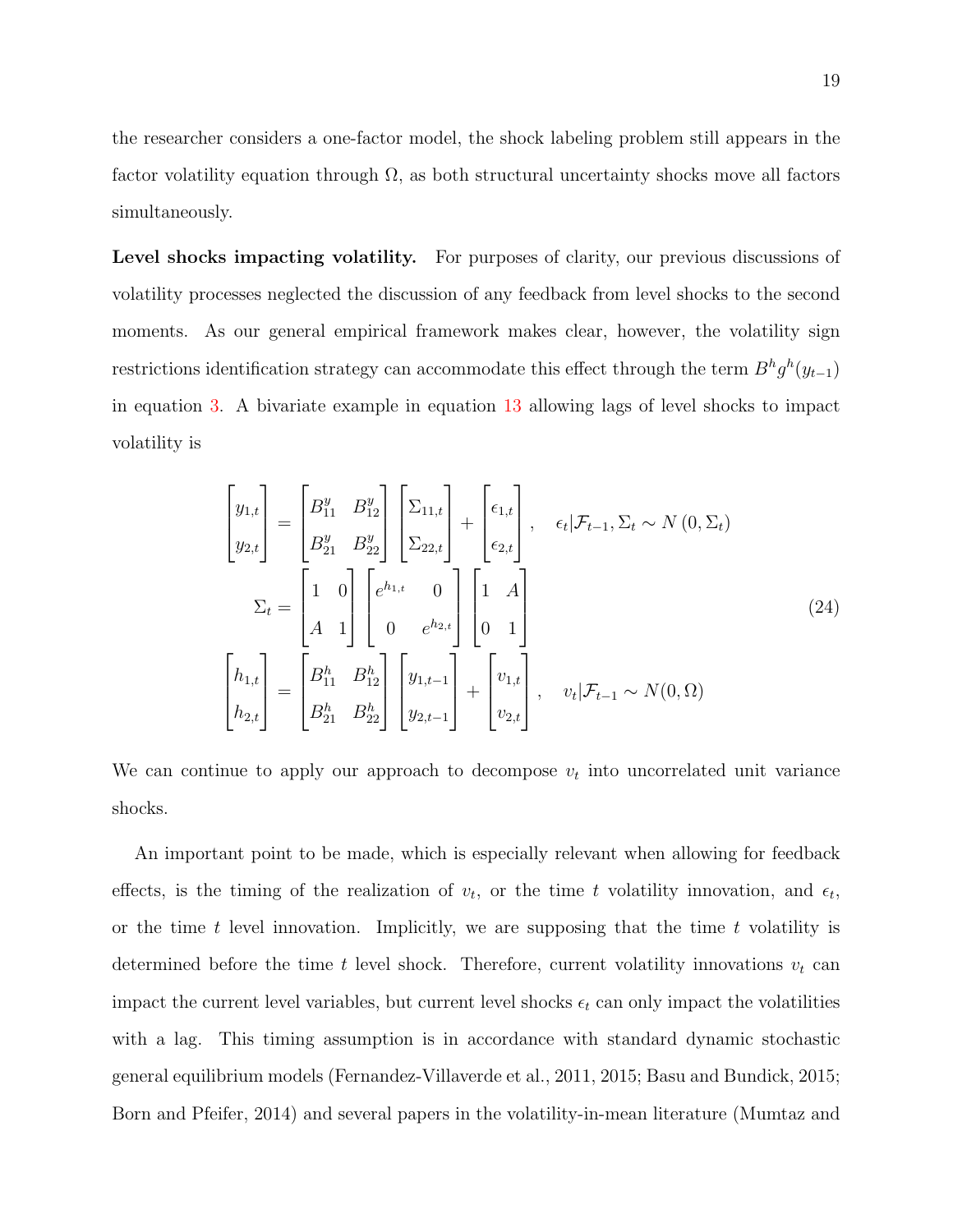[Zanetti,](#page-34-4) [2013;](#page-34-4) [Jo,](#page-33-4) [2014;](#page-33-4) [Carriero et al.,](#page-33-6) [2017a\)](#page-33-6), but it is not the only timing assumption possible. Namely, with additional identification assumptions, it is possible to also allow for the time t level innovations  $\epsilon_t$  to impact current volatility. This important point is nicely made in [Creal and Wu](#page-33-5) [\(2017\)](#page-33-5), and their framework allows for this possibility. Additionally, a recent paper by [Carriero et al.](#page-33-15) [\(2017b\)](#page-33-15) use heteroskedasticity-based identification techniques to identify the effects of volatility and level shocks.

#### 3.2 Other identification strategies for uncertainty shocks

We now discuss how the sign restrictions identification strategy fits in with the literature on identifying the real effects of uncertainty shocks using a VAR model with volatility-in-mean. Most of the extant literature uses zero restrictions on the impact matrix, either on the first or second moment shocks. We discuss both types of identification strategies and how our work differs. A common thread that differentiates our work is the use of sign restrictions.

Zero restrictions on the level equation. [Mumtaz and Zanetti](#page-34-4) [\(2013\)](#page-34-4) and [Jo](#page-33-4) [\(2014\)](#page-33-4), two significant early papers in the literature, use the [Cogley and Sargent](#page-33-10) [\(2005\)](#page-33-10)[/Primiceri](#page-34-8) [\(2005\)](#page-34-8) decomposition of volatility with exogenous, independent second moment volatility processes. The authors rely on the Cholesky structure of the economy to identify a level structural innovation, and then interpret the volatility fluctuations in that level structural innovation as coming from the corresponding structural uncertainty shock.

In contrast, we view the level VAR equation more as a way to "cleanse" the volatilities of predictable conditional mean movements, which allows us to better measure the conditional volatility of the innovations, as emphasized by [Jurado et al.](#page-33-3) [\(2015\)](#page-33-3). We then propose a flexible volatility model, and focus our identification efforts directly on the second moment shocks. The disadvantage of this strategy is that we cannot tightly link a level structural shock to our uncertainty structural shock. The upside, however, is that our identification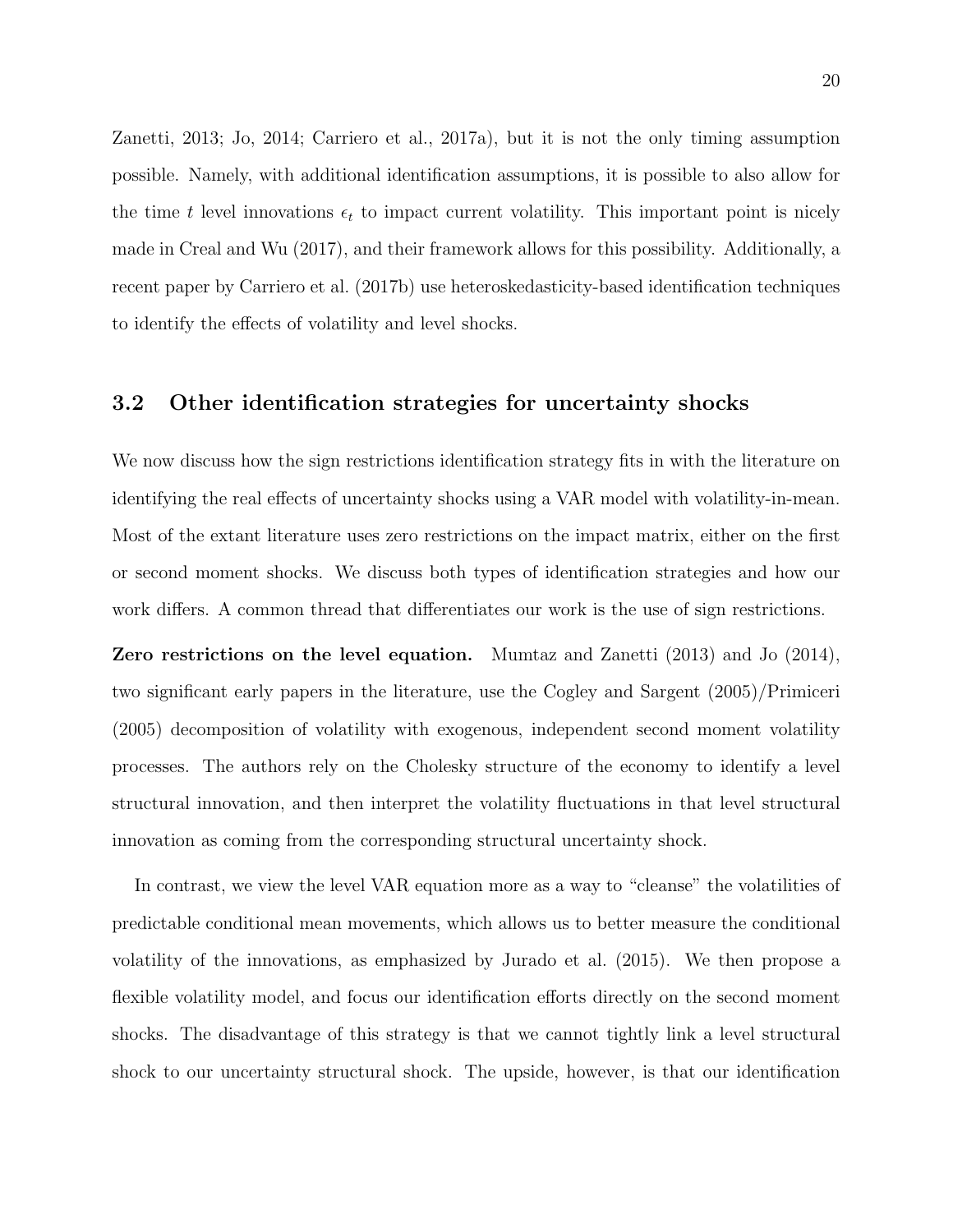strategy can be applied to a wider class of VAR models with volatility-in-mean (such as a factor volatility model) without identifying level structural shocks.

Zero restrictions on the volatility equation. There are papers that, like us, put identifying restrictions on the second moments to identify uncertainty shocks. The current papers in the literature use recursive ordering assumptions to do so.

[Creal and Wu](#page-33-5) [\(2017\)](#page-33-5) is the first paper in the VAR with volatility-in-mean literature to propose a factor volatility model in an internally consistent way. Their model has bond yield factors, macro variables, and time-varying volatility factors that can be written in a VAR system. The paper assumes a recursive ordering to identify the VAR. Their model allows volatility to be ordered after level variables contemporaneously, which is a potentially empirically relevant specification that our framework rules out. In this paper, as our main focus is on the identification of different types of volatility shocks, we restrict ourselves to models where volatility is ordered first, with the acknowledgment that alternative orderings are possible.

[Carriero et al.](#page-33-6) [\(2017a\)](#page-33-6) is the first paper to use the VAR with volatility-in-mean to extract common volatility factors from a large set of macro and financial data in the spirit of [Jurado et al.](#page-33-3) [\(2015\)](#page-33-3). The [Carriero et al.](#page-33-6) [\(2017a\)](#page-33-6) paper faces a particularly related identification problem in that they, like us, are focused only on identifying second moment shocks. They pursue a Cholesky identification assumption in the volatilities whereas we use sign restrictions. Our use of sign restrictions allows us to consider more than one structure of the economy. This comes at a cost of potentially weaker conclusions and more involved inference. We see value in both identification strategies and view our approaches as complementary.

## <span id="page-20-0"></span>4 Inference

In this section, we take parameter uncertainty stemming from the reduced-form parameters  $\psi = {\mu^y, \Phi^y, B^y, \mu^h, \Phi^h, A, \omega, h_{1:T}}$  and the rotation matrix Q into account and discuss how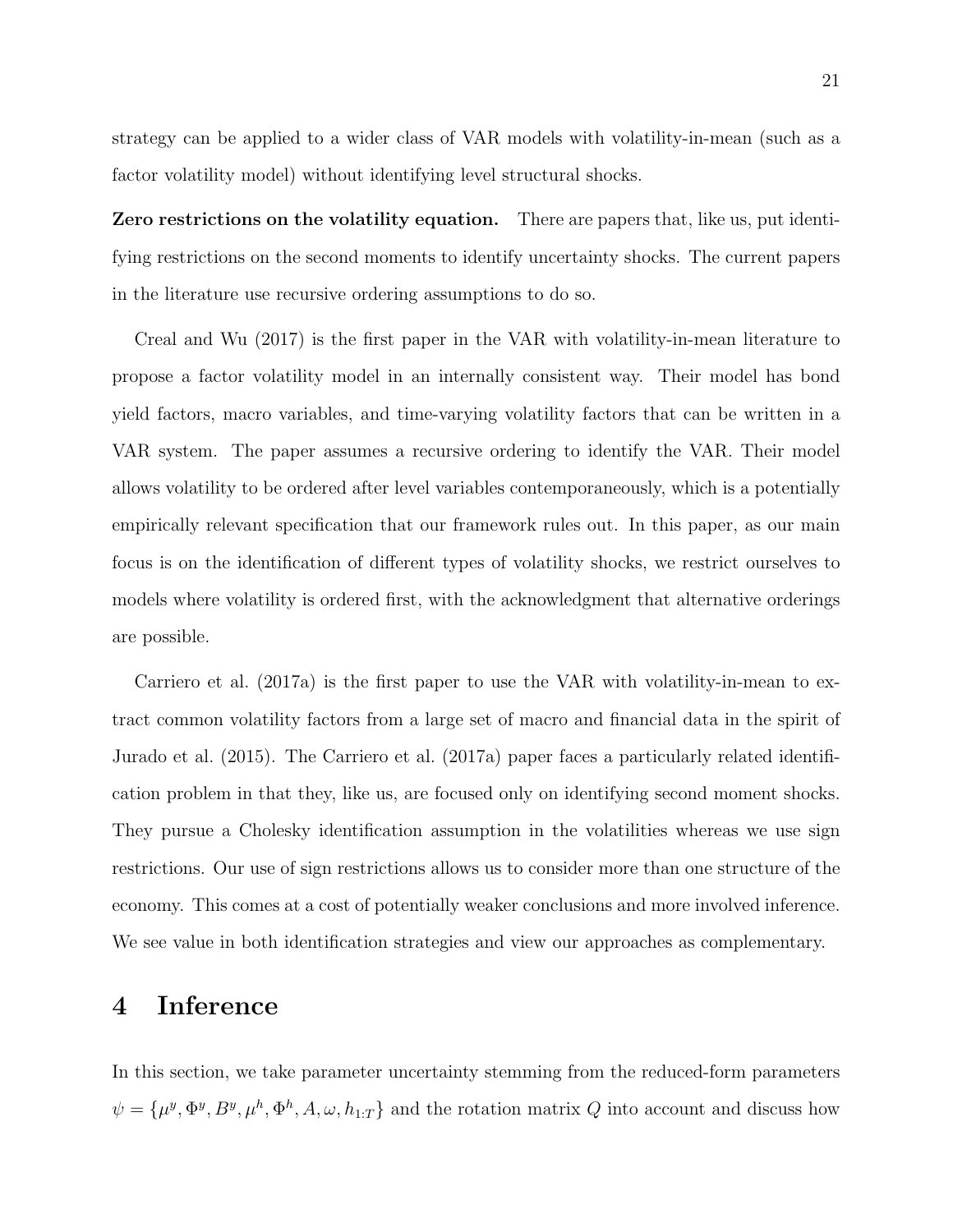to make inference about the impulse response functions conditional on observed data. To do so, we write the impulse response functions as a function of  $v_t^*$ ,  $Q$ , and  $\psi$ ,

$$
IRF[y_{i,t+s}; v_t^* = e_j, Q, \psi] = E[y_{i,t+s} | v_t^* = e_j; R_t, \psi] - E[y_{i,t+s} | v_t^* = 0_{k \times 1}; R_t, \psi]
$$
(25)

where  $R_t = chol(\Omega(h_{t-1}; \omega))Q$  and  $Q \in \mathcal{O}(k)$ .

In this paper, we take a Bayesian approach, and therefore we begin our econometric analysis by placing prior distributions over the unknown objects:  $\psi$  and  $Q$ . More specifically, we consider a class of joint prior distributions for  $\psi$  and  $Q$  of the following form:

$$
p(\psi, Q) = \frac{1\{\psi \in \mathbb{P}(\mathcal{R})\} p(\psi)}{\int 1\{\psi \in \mathbb{P}(\mathcal{R})\} p(\psi) d\psi} p(Q|\psi).
$$
\n(26)

The initial proper prior distribution for  $\psi$ ,  $p(\psi)$ , is truncated to the region  $\mathbb{P}(\mathcal{R})$ , which is the set of  $\psi$  in the support of  $p(\psi)$  with non-empty  $\mathbb{Q}(\psi,\mathcal{R})$ . That is, we put positive prior probability only on the set of  $\psi$ 's that induce at least one restriction-consistent IRF. The second term,  $p(Q|\psi)$ , is a proper prior density of Q defined at every value of  $\psi \in \mathbb{P}(\mathcal{R})$ , and its support is a subset of  $\mathbb{Q}(\psi,\mathcal{R})$ . The joint posterior density of these two unknowns is proportional to the product of the likelihood function  $p(Y|\psi)$  and the joint prior density

<span id="page-21-0"></span>
$$
P(\psi, Q|Y) \propto p(Y|\psi)1\{\psi \in \mathbb{P}(\mathcal{R})\}p(\psi)p(Q|\psi),\tag{27}
$$

from which we can construct a posterior distribution of  $IRF[y_{i,t+s}; v_t^* = e_j, Q, \psi]$ .

Because Q does not enter the likelihood function, the likelihood function is flat conditional on  $\psi$  over all possible IRFs that satisfy the sign restrictions, leaving both  $Q$  and the IRFs set-identified. It is worth mentioning that once we place a proper prior distribution on Q conditional on  $\psi$ , the posterior distributions of Q as well as the IRFs are proper, from which we can derive point and interval estimates. Note that the joint distribution of  $Q$  and  $\psi$  are not independent, and therefore the data are informative about Q (e.g., [Poirier,](#page-34-12) [1998\)](#page-34-12).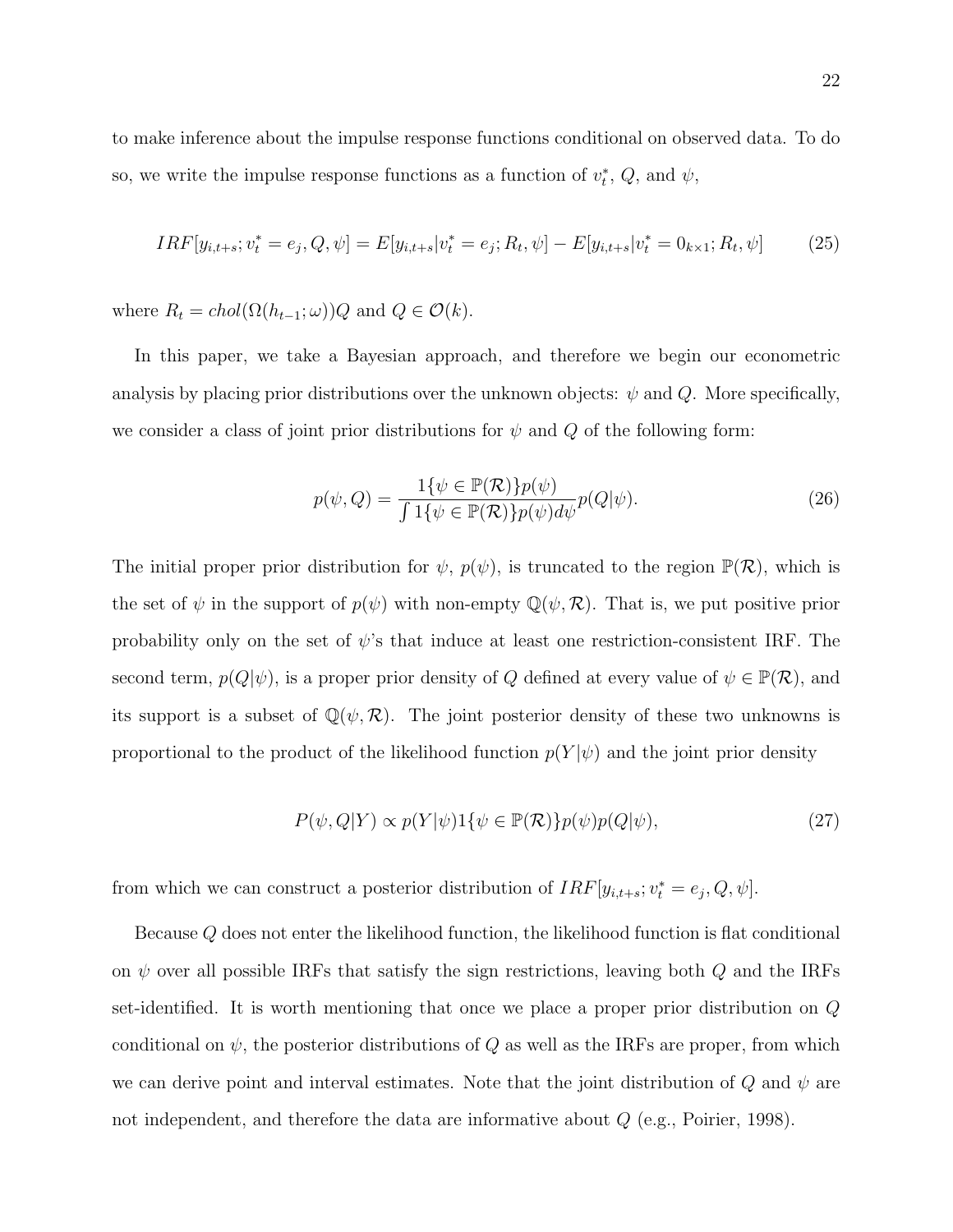A further important point is that the prior for Q injects information into the posterior distributions of the objects of interest, including IRFs. Given that the IRFs depend both on  $\psi$  and  $Q$  in a nonlinear fashion in our case, it is not always immediate to understand how much prior information we are injecting into the IRFs. With this complication in mind, we take two approaches in our empirical exercises. The first approach (fully Bayesian approach) imposes a conditionally flat prior on  $Q$  conditional on  $\psi$  (uniform Haar prior) popularized by [Uhlig](#page-34-6) [\(2005\)](#page-34-6). In our second approach (robust Bayesian approach), we work with multiple priors for Q rather than a single prior. In the next paragraphs, we explain them briefly. Computational details to approximate these quantities can be found in section [A](#page-0-0) of the appendix.

Fully Bayesian approach. Following [Uhlig](#page-34-6) [\(2005\)](#page-34-6), we impose a flat prior (Haar prior) on the admissible set of  $Q$  and we define our prior density function for  $Q$  as

$$
p(Q|\psi) = \frac{1}{vol(\mathbb{Q}(\psi,\mathcal{R}))} 1\{Q \in \mathbb{Q}(\psi,\mathcal{R})\}, \text{ where } vol(\mathbb{Q}(\psi,\mathcal{R})) = \int_{Q \in \mathcal{O}(k)} 1\{Q \in \mathbb{Q}(\psi,\mathcal{R})\} dQ.
$$
\n(28)

This prior implies that conditional on  $\psi$ , we believe that any equal-sized subsets in  $\mathbb{Q}(\psi,\mathcal{R})$ have an equal chance. Equipped with a marginal prior distribution over  $\psi$ , the posterior distribution given in equation [27](#page-21-0) is proper, and so is the posterior distribution of the IRFs. We report a measure of central tendency using the pointwise median and pointwise equaltailed  $\alpha$ % credible regions for the IRFs in the empirical section.

As [Baumeister and Hamilton](#page-32-5) [\(2015\)](#page-32-5) discussed, a flat prior on  $\mathbb{Q}(\psi,\mathcal{R})$  may introduce unwanted information on the impulse response functions. We are very much sympathetic to their point, and agree that "any prior beliefs should be acknowledged and defended openly and their role in influencing posterior conclusions clearly identified." Hence, we carefully analyze whether the prior puts such unwanted information or not in our application and present them in the appendix.

We investigate the prior distribution in two dimensions. First, we investigate the implica-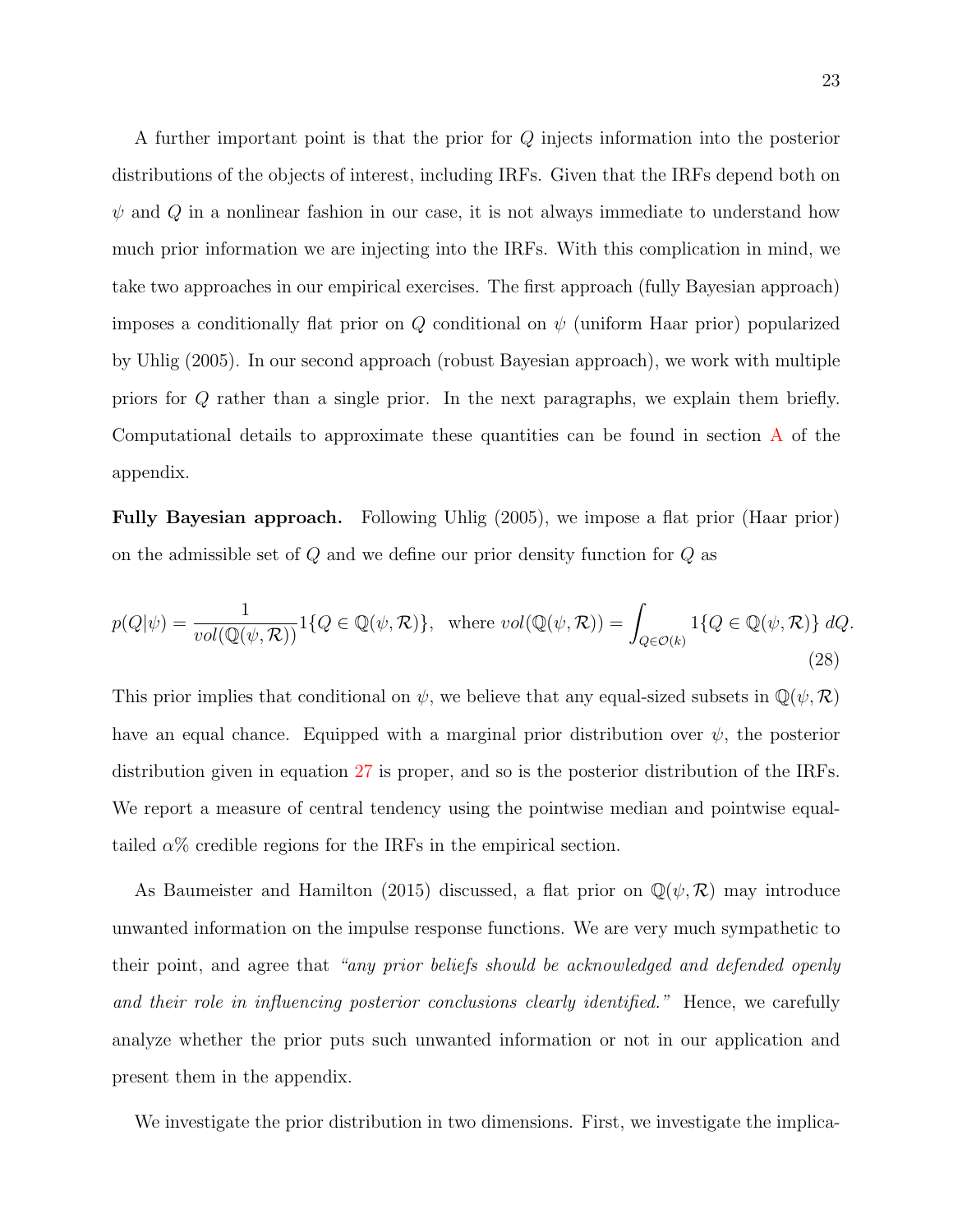tion of the joint prior distribution of  $\psi$  and  $Q$  with the sign restrictions. The sign restrictions impose a restriction on the prior support of  $\psi$  as well as  $Q \left( \mathbb{P}(\mathcal{R}) \times \cup_{\psi \in \mathbb{P}(\mathcal{R})} \mathbb{Q}(\psi, Q) \right)$ . As we start with some parametric prior distribution for  $\psi$  and truncate its support according to the sign restrictions, it is important to understand how this truncation affects the marginal prior distribution of  $\psi$  and the IRFs, both in terms of magnitude and sign.

Another important aspect of our prior specification is the conditional prior distribution of  $Q$  on  $\mathbb{Q}(\psi,\mathcal{R})$ . Although the data are informative about  $Q$  marginally via the sign restrictions and  $\psi$ , the data do not tell us about the IRFs conditional on  $\psi$ . In addition, a flat prior on Q does not imply a flat prior on the IRFs because the IRFs are some function of Q. To understand the role of the flat prior on  $Q$ , we evaluate the amount of information injected by the conditional prior by comparing the identified sets to the credible sets assuming a flat prior at the posterior mean values of  $\psi$  [\(Moon et al.,](#page-34-7) [2017;](#page-34-7) [Baumeister and Hamilton,](#page-32-5) [2015\)](#page-32-5).

Robust Bayesian approach. To avoid unwanted influences from the prior distribution of Q, we also compute and present IRFs based on the robust Bayesian approach of [Giaco](#page-33-9)[mini and Kitagawa](#page-33-9) [\(2015\)](#page-33-9). We start with all proper prior distributions for Q on  $\mathbb{Q}(\psi,\mathcal{R})$ conditional on  $\psi$  whose marginal prior density is fixed at a single density as in the first approach. Then, for each joint prior distribution of  $(\psi, Q)$ , we have a corresponding posterior distribution of  $(\psi, Q)$  by applying Bayes rule (equation [27\)](#page-21-0), which leads to a set of posterior distributions for IRFs.

Equipped with this set of posterior distributions, we first report the posterior mean bounds, a range of the maximum and minimum mean responses that are ever possible with some prior Q on  $\mathbb{Q}(\psi,\mathcal{R})$ . Second, we report the  $\alpha\%$ -robustified credible set, which is the highest posterior density interval response that covers a corresponding impulse response at least  $\alpha$ % with any posterior distribution that is updated from some prior Q on  $\mathbb{Q}(\psi,\mathcal{R})$ . These two objects are robust to the choice of prior for Q in the sense that it takes all possible prior distributions into account. That is, no matter what prior one has on the set  $\mathbb{Q}(\psi,\mathcal{R})$ , the posterior mean of the IRFs will lie within the posterior mean bounds and the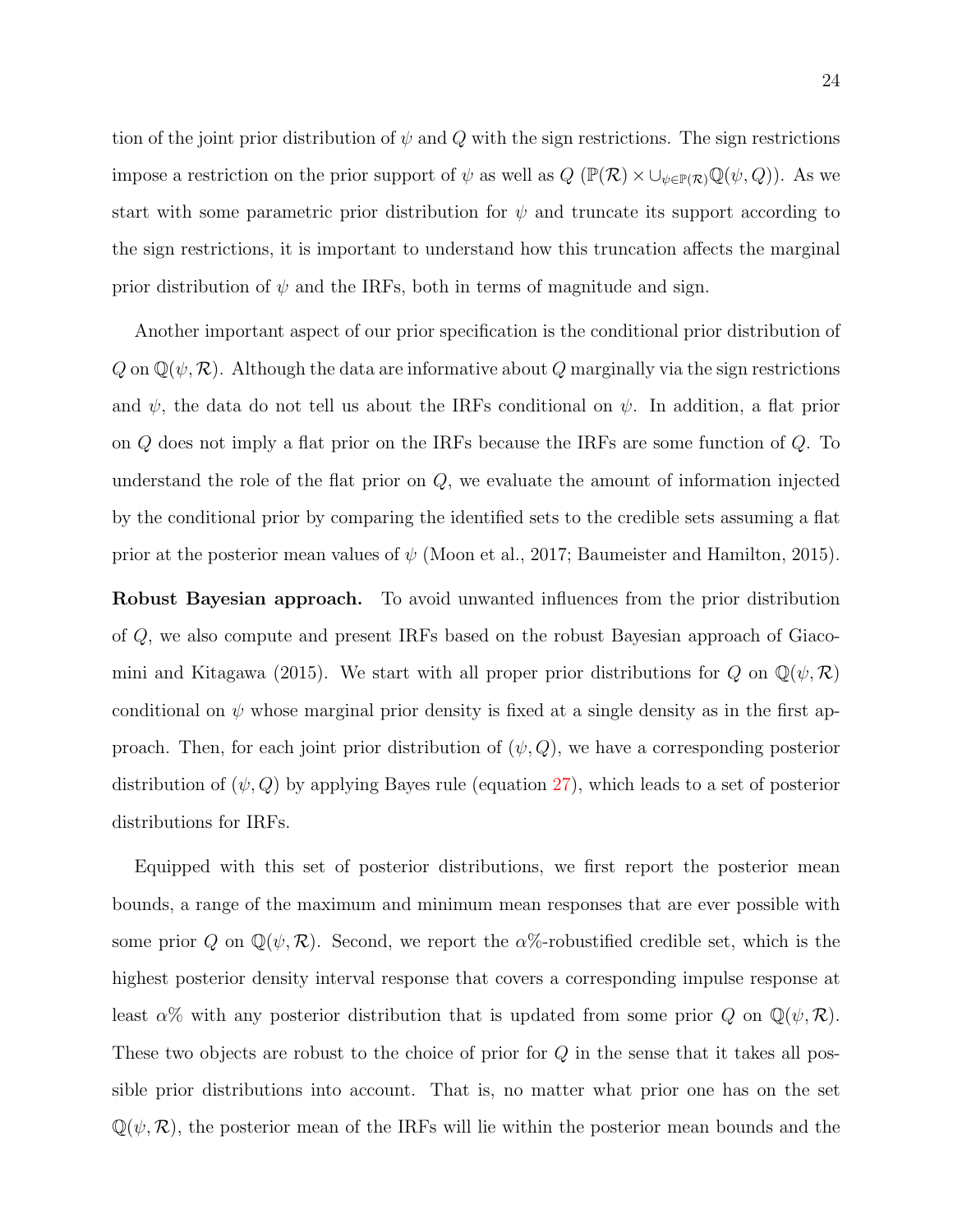posterior distribution will have over  $\alpha$ % of its mass within the robust credible set. This set is universal to anyone with the same posterior of the reduced-form parameters and assumed sign restrictions, regardless of their prior choice for  $Q$  on  $Q(\psi, R)$ .

# 5 Empirical Application: Financial and macro uncertainty shocks

Motivation. Our empirical application investigates the differential impact of financial and macro uncertainty shocks via two examples. In the first example, we consider a flexible volatility model with a small-scale VAR. We use sign restrictions combined with the conditional Haar prior on the rotation matrix to identify the two uncertainty shocks. The appendix contains an analysis of the potentially unwanted prior information on our impulse response functions. The second example asks whether we can robustly identify the effects of these two uncertainty shocks. We employ the methodologies discussed in [Giacomini and](#page-33-9) [Kitagawa](#page-33-9) [\(2015\)](#page-33-9), [Moon et al.](#page-34-7) [\(2017\)](#page-34-7), and [Amir-Ahmadi and Drautzburg](#page-32-7) [\(2017\)](#page-32-7) to conduct inference on the IRFs that are robust to the choice of the prior distribution for the rotation matrix. We leverage as much as data as possible to measure volatility by using the model of [Carriero et al.](#page-33-6) [\(2017a\)](#page-33-6), which is a state-of-the-art factor volatility model that uses the common movements in the volatilities of many financial and macro data to extract financial and macro volatility.

#### 5.1 Example 1: Small-scale VAR

We first consider the identification problem of financial and macro uncertainty shocks in a small-scale monetary VAR. Our model contains four variables: industrial production, CPI, the federal funds rate, and the excess bond premium (EBP). We use monthly data on log industrial production in the manufacturing sector, log consumer price index, the federal funds rate, and the excess bond premium from  $1973M1 - 2012M12$ . We obtained the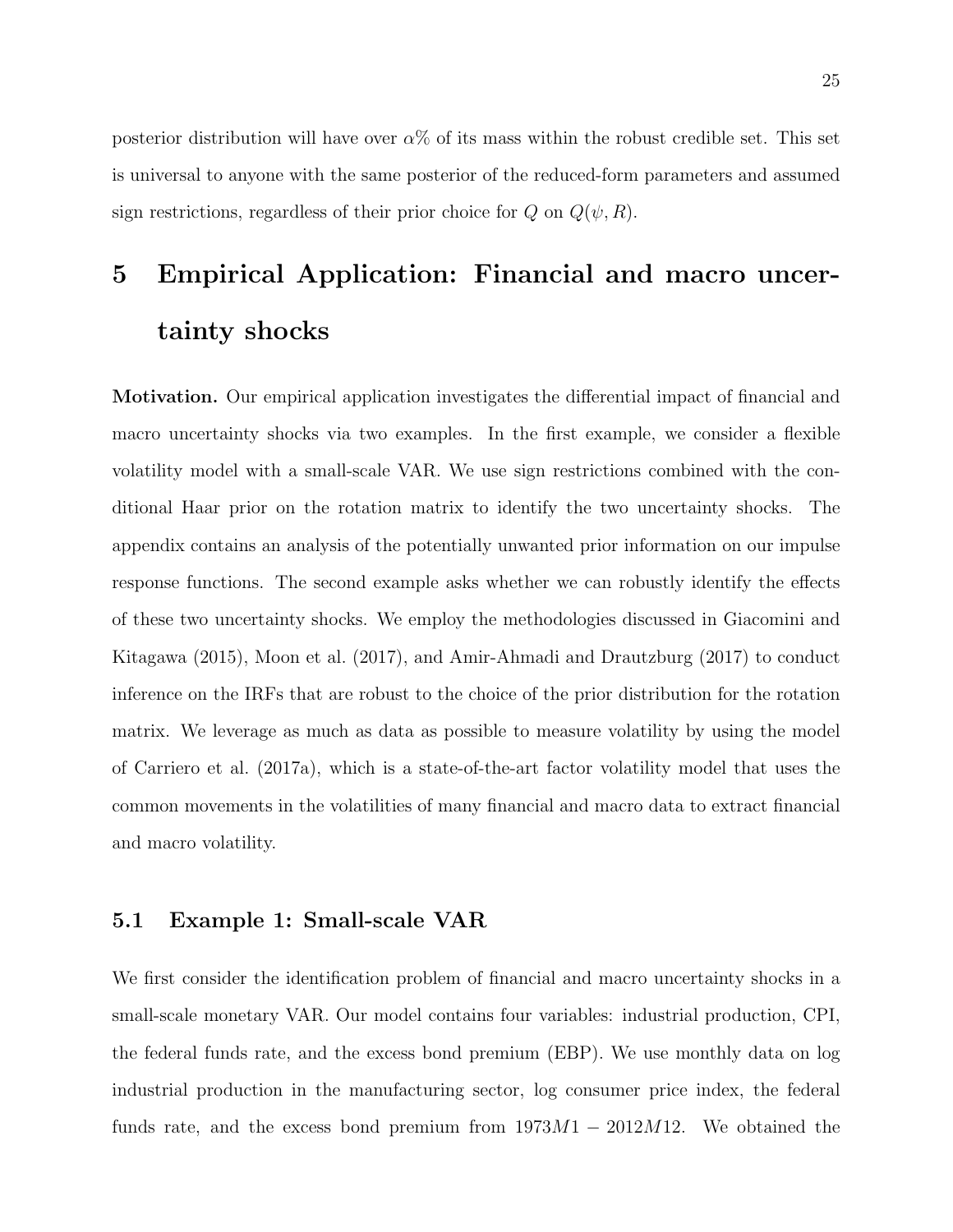macroeconomic data from the Federal Reserve Bank of St. Louis FRED and the excess bond premium data from Simon Gilchrist's website.

The small number of variables in the model allows us to specify a flexible volatility process. We choose the conditional autoregressive inverse Wishart model of volatility. We estimate a model with 12 lags in the VAR, a contemporaneous volatility-in-mean effect, and 1 lag in the volatilities. Although the volatility model has many second moment shocks, we are specifically interested in identifying two of them, which we call a financial and macro uncertainty shock. We impose the following sign restrictions to identify the two uncertainty shocks (without loss of generality, call the financial uncertainty shock the first shock and the macro uncertainty shock the second shock):

**Assumption**  $\mathcal{A}_{uf}$  **(Financial uncertainty shock).** The uncertainty shock satisfies  $\mathcal{A}_{uf,1}$ ,  $\mathcal{A}_{uf,2}$  and  $\mathcal{A}_{ufm}$ :

$$
\mathcal{A}_{uf,1}: IRF \left[ \Sigma_{ii,t+s} \middle| v_t^* = e_1; R_t \right] > 0 \text{ for } s = 0 \text{ and } i = 1, 2, 3, 4.
$$
  

$$
\mathcal{A}_{uf,2}: IRF \left[ EBP_{t+s} \middle| v_t^* = e_1; R_t \right] > 0 \text{ for } s = 0.
$$
  

$$
\mathcal{A}_{ufm}: IRF \left[ EBP_{t+s} \middle| v_t^* = e_1; R_t \right] > IRF \left[ EBP_{t+s} \middle| v_t^* = e_2; R_t \right] \text{ for } s = 0.
$$

Assumption  $\mathcal{A}_{um}$  (Macro uncertainty shock). The uncertainty shock satisfies  $\mathcal{A}_{um,1}$ and  $\mathcal{A}_{ufm}$ :

$$
\mathcal{A}_{um,1} : IRF \left[ \Sigma_{ii,t+s} \middle| v_t^* = e_2; R_t \right] > 0 \text{ for } s = 0 \text{ and } i = 1, 2, 3, 4.
$$
  

$$
\mathcal{A}_{ufm} : IRF \left[ EBP_{t+s} \middle| v_t^* = e_1; R_t \right] > IRF \left[ EBP_{t+s} \middle| v_t^* = e_2; R_t \right] \text{ for } s = 0.
$$

Assumption  $A_{o}$  (Other second moment shocks). To differentiate financial and macro uncertainty shocks from other second moment shocks, we impose  $\mathcal{A}_o$ :

 $\mathcal{A}_o$ : There is at least one *i* that  $IRF\left[\sum_{ii,t+s} | v^* = e_j; R_t\right] \leq 0$  for each  $j \neq 1, 2$  and  $s = 0$ .

We search for orthogonalizations  $R_t$  that contain exactly one financial uncertainty shock and one macro uncertainty shock. The IRF definitions are in section [2.2,](#page-7-1) and its computation is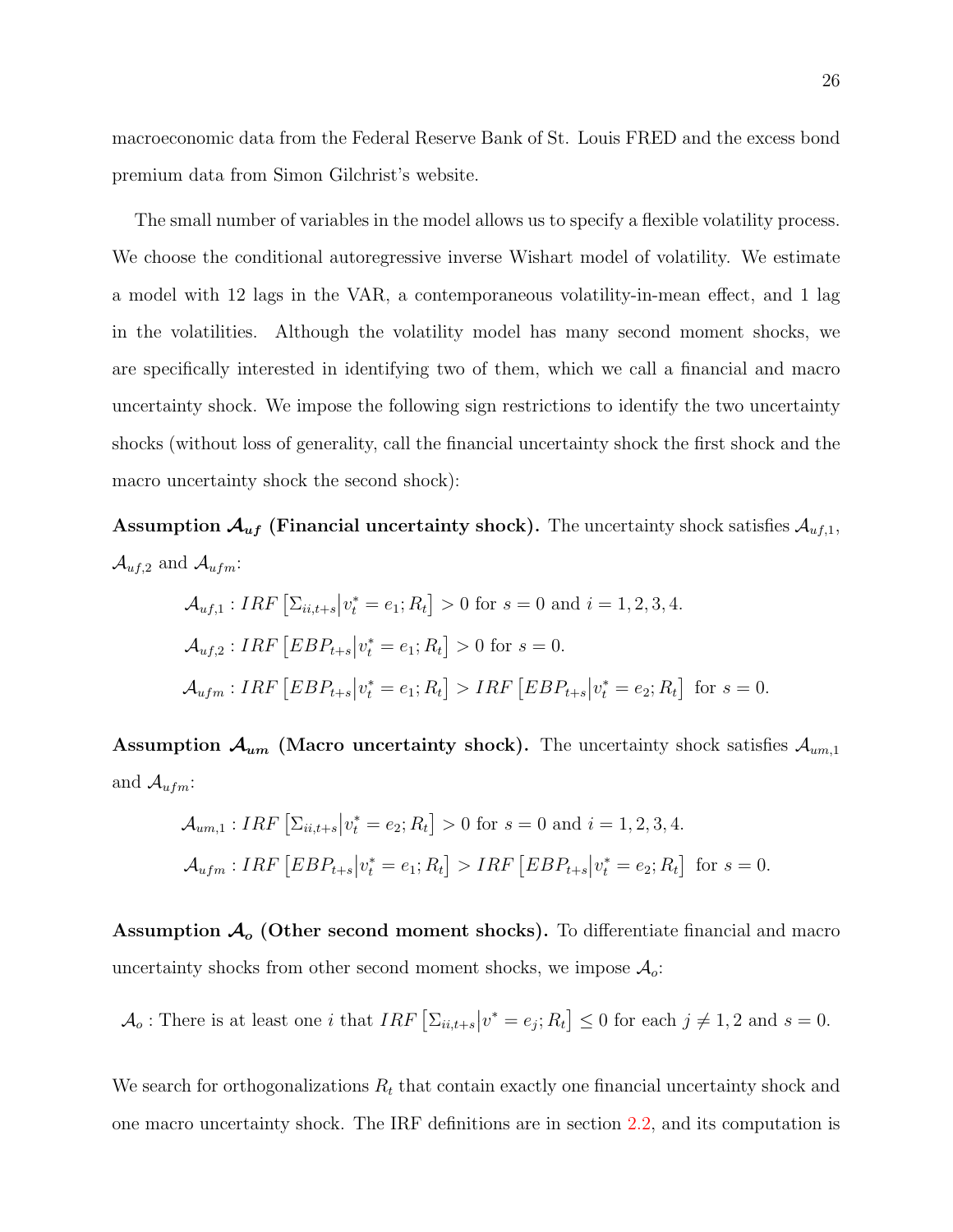in section [B](#page-0-0) of the appendix.

In words, the restrictions impose that both uncertainty shocks increase aggregate uncertainty, so the variances of the innovations on all four data series increase. The key condition that separates the two types of uncertainty shocks is the response of the excess bond premium. A positive financial uncertainty shock must increase the excess bond premium. In addition, a positive financial uncertainty shock is assumed to increase the EBP more than a positive macro uncertainty shock. If one believes that financial uncertainty is a key driver of EBP fluctuations among aggregate second moment shocks, then this assumption naturally follows. Importantly, a macro uncertainty shock's effect on the sign of the EBP response is left unrestricted. The appendix (section  $D$ ) contains a discussion that provides some model-based and empirical evidence in support of this sign restriction.

Finally, Assumption  $\mathcal{A}_{o}$  is important to our identification strategy. As we are imposing a relative sign restriction between the financial and macro uncertainty shocks' effects on the EBP, it is important for us to specify that the assumptions other than  $\mathcal{A}_{ufm}$  narrow down the set to two possible candidate shocks. One implication is that another second moment shock that does not increase aggregate uncertainty may lead to an increase in the EBP by even more than the financial uncertainty shock.

Posterior results. We take 4, 000, 000 draws total from the posterior distribution across 20 chains of 200, 000 draws each. The specific prior distribution choice and posterior sampler for the CAIW-in-VAR model is in section [C](#page-0-0) in appendix. These are constructed using 1, 000 parameter draws that are evenly spaced across the final 180, 000 draws for each chain from the posterior our model. We take 1, 000 Q draws per parameter draw. In computing the IRFs, we integrate out the path dependency using the invariant distribution of  $\Sigma_t$  (See section [B.2](#page-0-0) in the appendix for more details).

The top row of figure [2](#page-27-0) shows the effects of financial (broken line) and macro (dark dots) uncertainty shocks on the macroeconomy. At the posterior median impulse response function,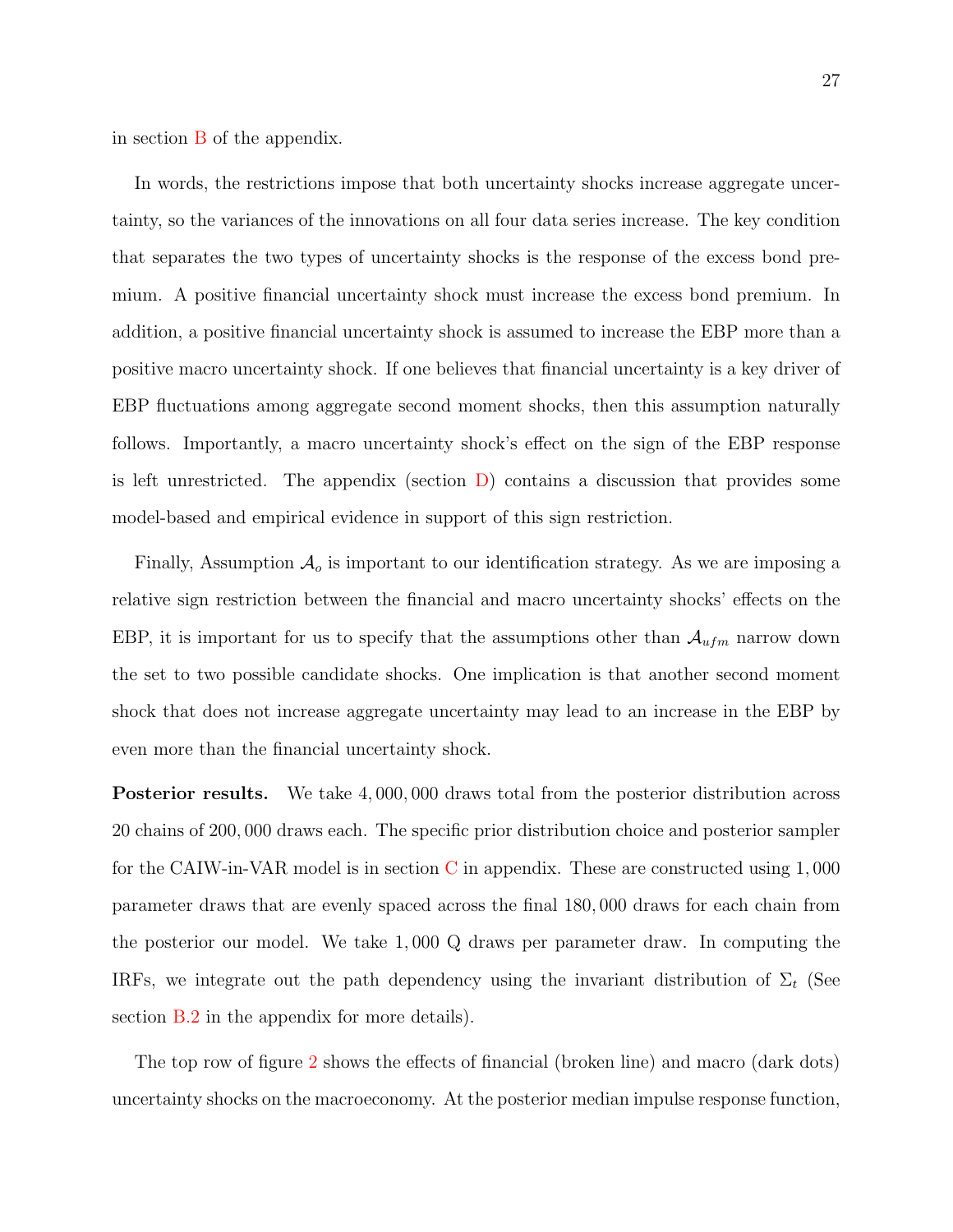## <span id="page-27-0"></span>Figure 2 Financial uncertainty shock (broken line) and macro uncertainty shock (dark dots) on level variables (Haar - top row and Prior robust - bottom row)



This figure shows impulse response function estimates on the level variables to a 1 standard deviation financial uncertainty shock (broken line) and a 1 standard deviation macro uncertainty shock (dark dots) for the small VAR model. The reduced-form parameters are drawn from their posterior distributions. In the top row, we present pointwise 70% credible sets and pointwise posterior median estimates assuming a Haar prior over the rotation matrices. In the bottom row, we present the posterior mean bounds (an estimator of the identified set) assuming the prior robust framework of [Giacomini and Kitagawa](#page-33-9) [\(2015\)](#page-33-9). We only keep the impulse response functions that satisfy Assumptions  $\mathcal{A}_{uf}$ ,  $\mathcal{A}_{um}$ , and  $\mathcal{A}_{o}$ . To conserve space, we have suppressed the response of the CPI. Those responses can be found in the appendix (section  $C$ ).

a financial uncertainty shock leads to a decline in industrial production of around −0.12% on impact. The effects peak almost two years after the initial shock, with a maximal decline of −0.36% at the posterior median (70% credible set between −0.60% and −0.17%). The effect on industrial production is significant and long-lived. By 3 years out, the 70% credible set of the IRF is between  $-0.57\%$  and  $-0.15\%$ . There is mild evidence of a downward shift in the federal funds rate in response to a financial uncertainty shock, although the credible sets contain 0%. On impact, the posterior median response of EBP rises by 0.006% and peaks at 0.015% 6 months after the shock. Increases of up to 0.027%, however, are within the 70% credible set. The EBP response has a distinct hump-shaped pattern which is not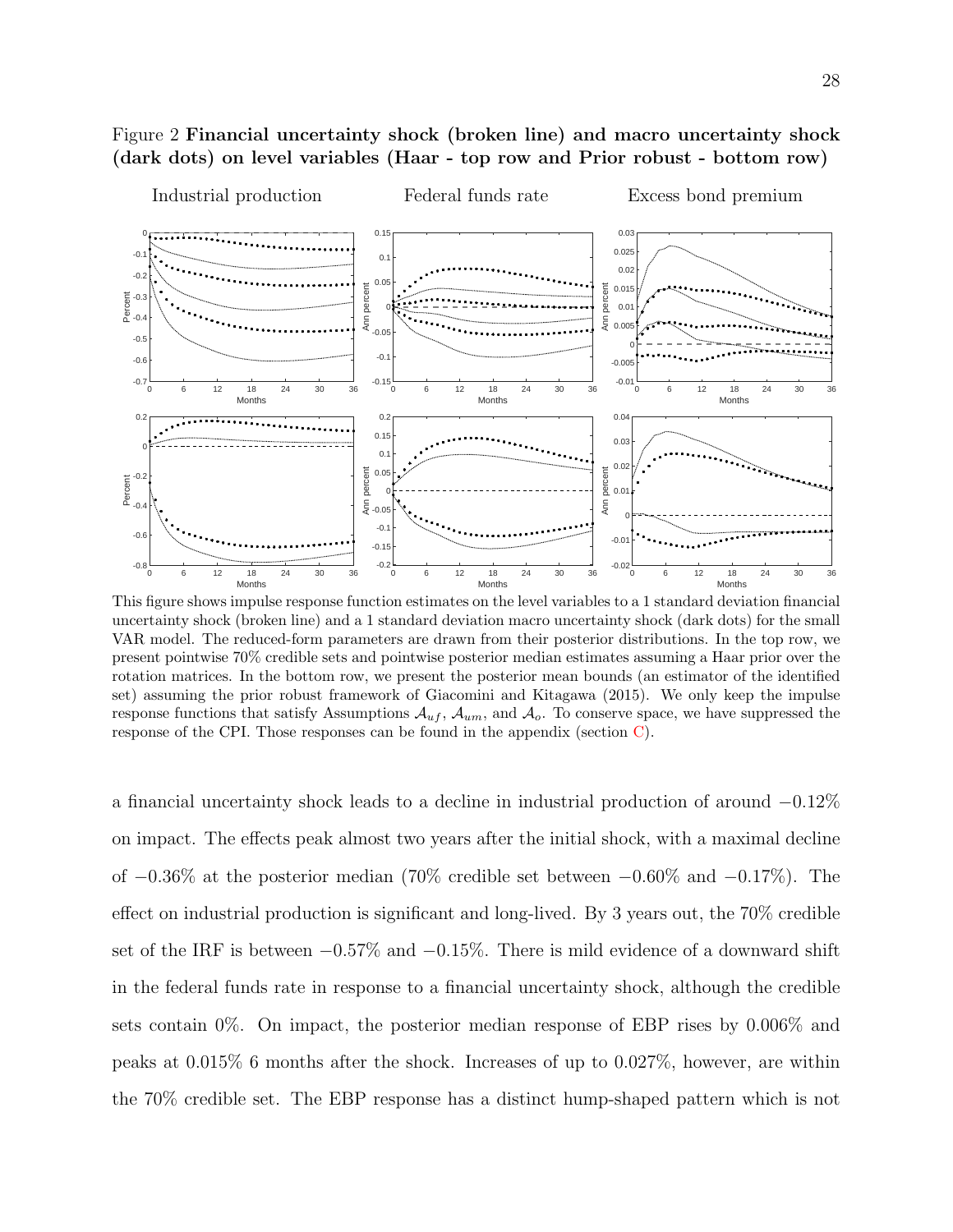found in the prior and the 70% credible set does not contain 0% for up to 17 months after the uncertainty shock.

Comparing the credible sets, there is evidence that a macro uncertainty shock has a weaker response on industrial production. The posterior median IRF declines by −0.08% on impact. Relative to a financial uncertainty shock, a macro uncertainty shock produces a more gradual decline in industrial production. After 3 years, the response of the posterior median IRF reaches −0.24%. The 70% credible sets of the IRF hovers between −0.46% and −0.08%. Unlike the financial uncertainty shock, there is no evidence of a downward shift in the set of possible federal funds rate responses. There is also little evidence of an increase in the EBP. Appendix [C](#page-0-0) presents additional results on the impact of the conditional Haar prior.

The bottom row in figure [2](#page-27-0) shows the prior robust posterior mean bounds of the responses. These bounds are constructed based on all possible priors for Q rather than relying on a single prior, and can be interpreted as an estimator for the identified set. The main qualitative results on the relative impacts continue to hold.

## 5.2 Example 2: Can we robustly identify the impact of financial and macro uncertainty shocks?

We now turn to the question of robust identification of financial and macro uncertainty shocks. As our results in Example 1 suggest, in weakening the identifying power of the sign restrictions, we find it necessary to improve the estimation of financial and macro volatility. To do so, we use the model and estimates in [Carriero et al.](#page-33-6) [\(2017a\)](#page-33-6). The [Carriero et al.](#page-33-6) [\(2017a\)](#page-33-6) paper presents a leading empirical model in measuring the impact of uncertainty shocks on the economy. The parameter estimates of the model from the published version are kindly provided by the authors in the replication dataverse in The Review of Economics and Statistics.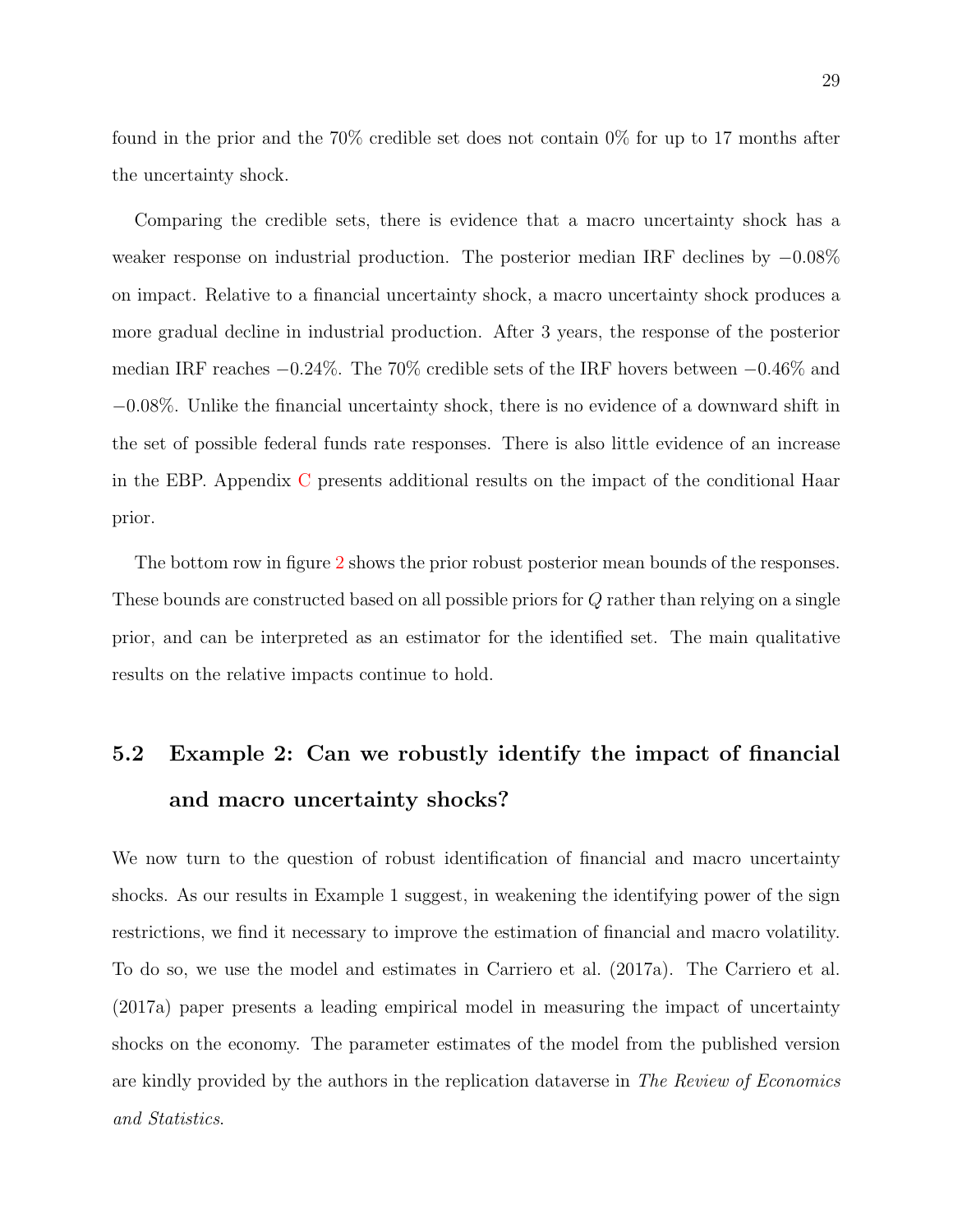A detailed account of the model can be found in the appendix (section [C\)](#page-0-0). We sketch out a few important points of the model specification. The model is estimated on 30 data series (1959 $M$ 9 - 2014 $M$ 17) which are divided into two categories – financial and macro – for purposes of volatility estimation. The paper considers two volatility factors, a financial volatility factor (f) meant to capture common second moment movements in the financial variables and macro volatility factor  $(m)$ , which does the same for macro variables. These two volatility factors can impact the conditional mean. They are modeled as a bivariate VAR(2), creating an identification problem, as structural financial and macro uncertainty shocks may increase both volatility factors contemporaneously. The paper also specifies independent idiosyncratic volatility processes that do not impact the conditional mean. An additional attractive feature of the model is that it allows for level shocks to impact the volatility factors with a lag, thereby controlling for a potentially important channel in determining uncertainty fluctuations.

Although the empirical model contains many different financial and macro variables, we are concerned with four of them in our analysis: industrial production, PCE price level, federal funds rate, and the BAA-10 year Treasury spreads (Spread). We assume a similar sign restriction as in the previous example to identify the two uncertainty shocks that uses the response of financial spreads to tease out the effects of financial and macro uncertainty shocks. Assumption  $\mathcal{A}^2_{uf}$  (Financial uncertainty shock). The uncertainty shock satisfies  $\mathcal{A}^2_{uf,1}$ and  $\mathcal{A}_{u,2}^2$ :

$$
\mathcal{A}_{uf,1}^2: IRF\left[\log(f_{t+s})\middle|v_t^* = e_1; R\right] > 0 \text{ for } s = 0.
$$
  

$$
\mathcal{A}_{ufm}^2: IRF\left(Spread_{t+s} | v_t^* = e_1; R\right) > IRF\left(Spread_{t+h} | v_t^* = e_2; R\right) \text{ for } s = 0.
$$

Assumption  $\mathcal{A}^2_{um}$  (Macro uncertainty shock). The uncertainty shock satisfies  $\mathcal{A}^2_{um,1}$ and  $\mathcal{A}^2_{ufm}$ :

$$
\mathcal{A}_{um,1}^2: IRF\left(log(m_{t+s})\middle|v_t^* = e_2; R\right) > 0 \text{ for } s = 0.
$$
  

$$
\mathcal{A}_{ufm}^2: IRF\left(Spread_{t+s}\middle|v_t^* = e_1; R\right) > IRF_{t+h}\left(Spread_{t+s}\middle|v_t^* = e_2; R\right) \text{ for } s = 0.
$$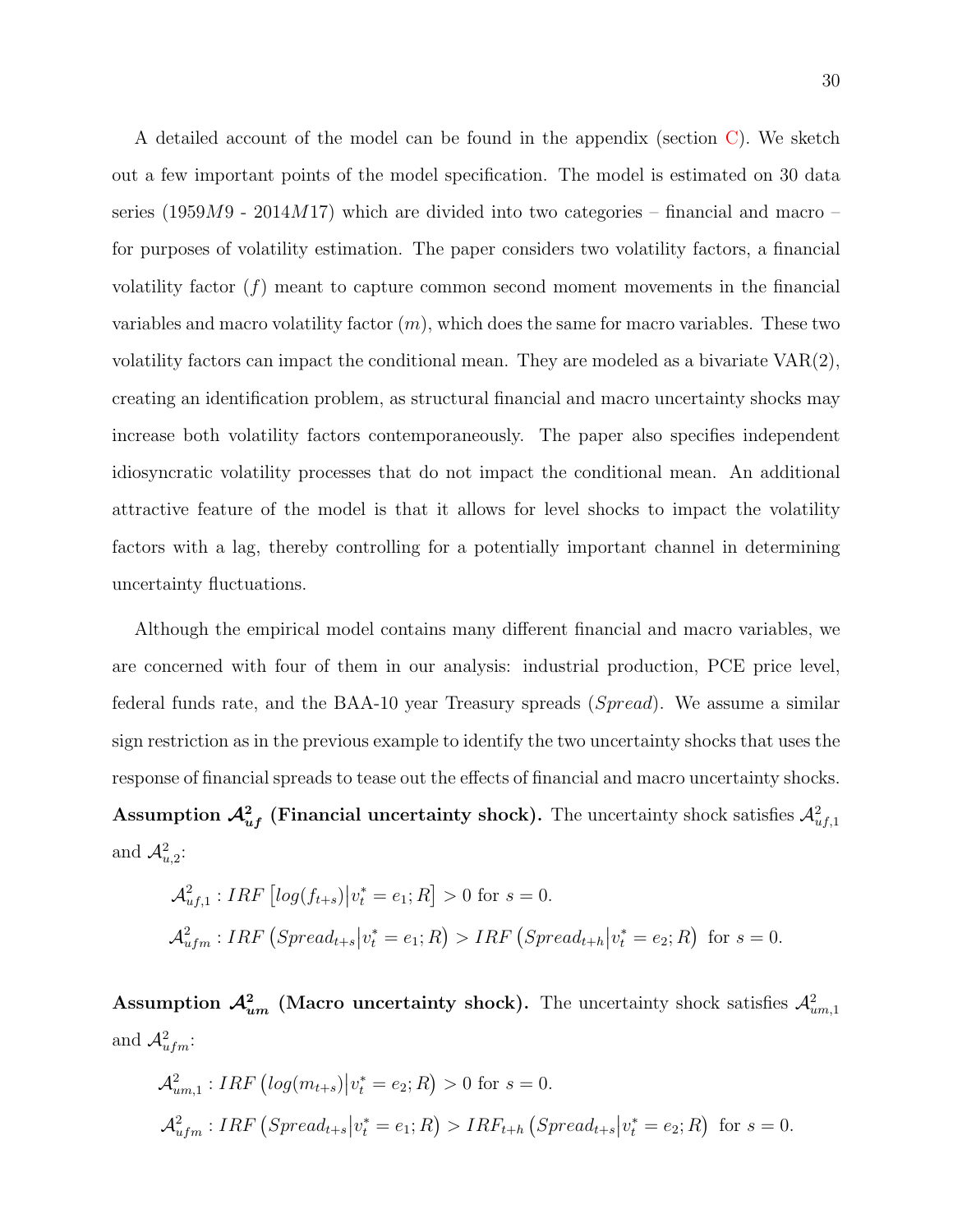In words, the financial uncertainty shock is assumed to increase the financial volatility factor contemporaneously while the macro uncertainty shock leads to an increase in the macro volatility factor contemporaneously. As the assumed factor structure already specifies a division between financial and macro volatility, we believe it reasonable to only impose that a financial uncertainty shock increases financial volatility and a macro uncertainty shock increases macro uncertainty. We also assume that the financial uncertainty shock leads to a larger increase in the BAA-10 year Treasury spreads compared to the macro uncertainty shock.

Posterior results Figure [3](#page-31-0) shows the effects of financial (top row) and macro (bottom row) uncertainty shocks on the economy. We use 500 parameter draws selected evenly from the final 5, 000 parameter draws of [Carriero et al.](#page-33-6) [\(2017a\)](#page-33-6) to construct our prior robust sign restrictions. For each parameter draw, we draw 10, 000 rotation matrices from the Haar distribution to construct the maximum and minimum of the set.

There is evidence at the 70% prior robust credible set level that industrial production decreases following a financial uncertainty shock. As expected, this credible region is quite wide with such a loose sign restriction. The posterior mean bounds range from  $-0.74\%$  to  $-0.25\%$  (70% set from  $-0.99\%$  to  $-0.05\%$ ) by 3 years out. Similar to the results using the small model, we find evidence that financial uncertainty shocks lead to long-lived declines in industrial production.

Interestingly, the large volatility model identifies a decline in the federal funds rate following a financial uncertainty shock at the 70% credible set level. The posterior mean bounds of the decline is between −0.23% and −0.07% after 3 years, but prior robust credible set suggests that the decline could be as large as 30 basis points 3 years after the financial uncertainty shock. Therefore, the larger volatility model reinforces the weak evidence from the small model of a decline in the federal funds rate after the financial uncertainty shock. This result makes sense in light of the recent evidence provided by [Caldara and Herbst](#page-32-9) [\(2016\)](#page-32-9), who find evidence of monetary policy responding to changing credit conditions. Therefore,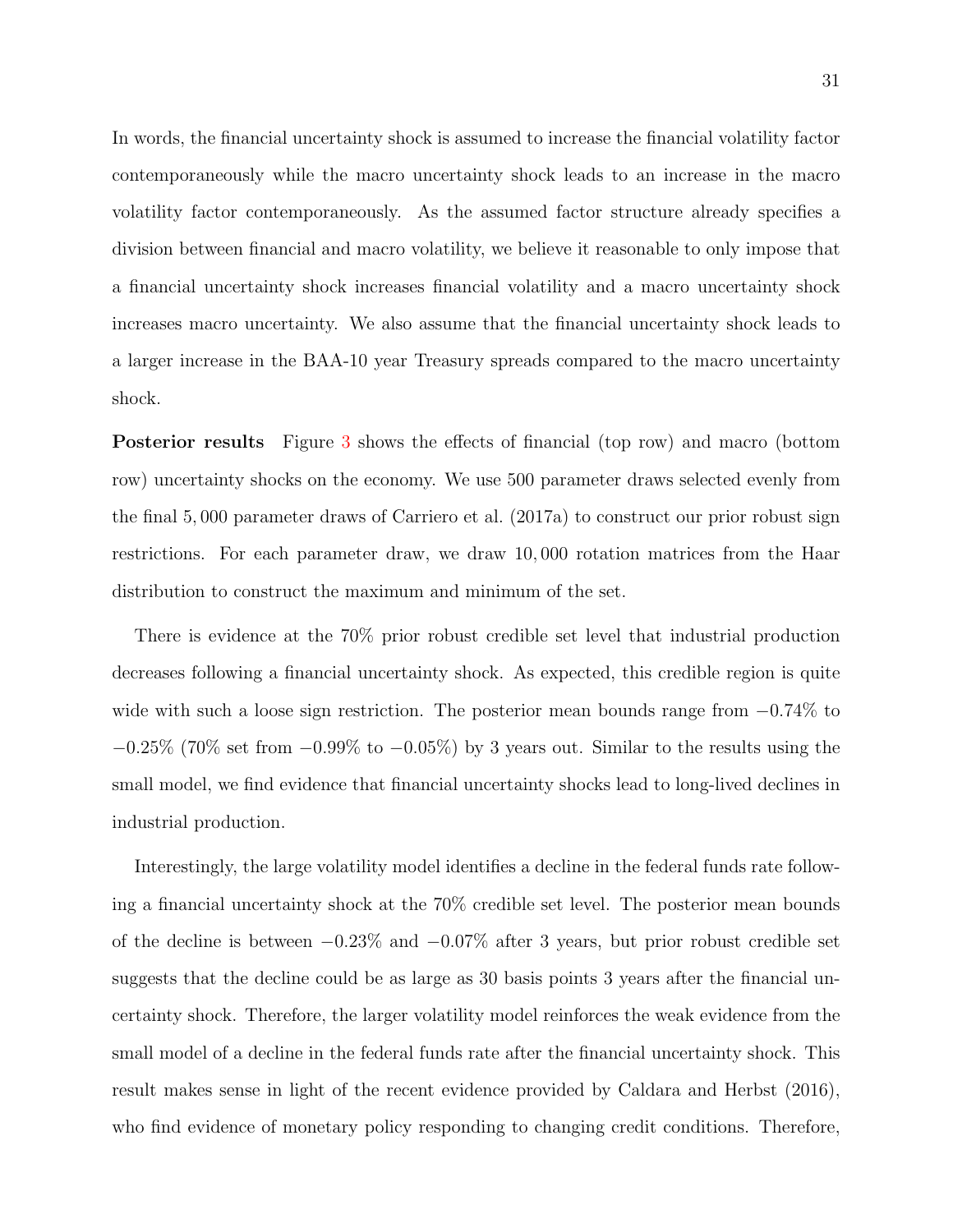

#### <span id="page-31-0"></span>Figure 3 Financial uncertainty shock (top row) and macro uncertainty shock (bottom row) on level variables (prior robust)

This figure shows the pointwise 70% credible set prior robust impulse response functions on the level variables to a 1 standard deviation financial uncertainty shock (top row) and a 1 standard deviation macro uncertainty shock (bottom row) for the [Carriero et al.](#page-33-6) [\(2017a\)](#page-33-6) model. The lines are the posterior mean bounds. We only keep the impulse response functions that satisfy Assumptions  $\mathcal{A}^2_{uf}$  and  $\mathcal{A}^2_{um}$ . The reduced-form parameters are drawn from their posterior distributions. To conserve space, we have suppressed the response of the PCE price level. Those responses can be found in the appendix (section [C\)](#page-0-0).

an interpretation of the behavior of this impulse response function is that the Fed reacts to increases in financial uncertainty by loosening policy because of a rise in spreads. A portion of the easing is also in response to the decline in real activity.

In contrast, there is little evidence that a macro uncertainty shock has any effect on industrial production, the Federal funds rate, and BAA - 10 year Treasury spreads. Many of the same qualitative conclusions from the small VAR model continue to hold. For example, there is stronger evidence that a financial uncertainty shock leads to a decline in industrial production and a decline in the federal funds rates when compared to a macro uncertainty shock.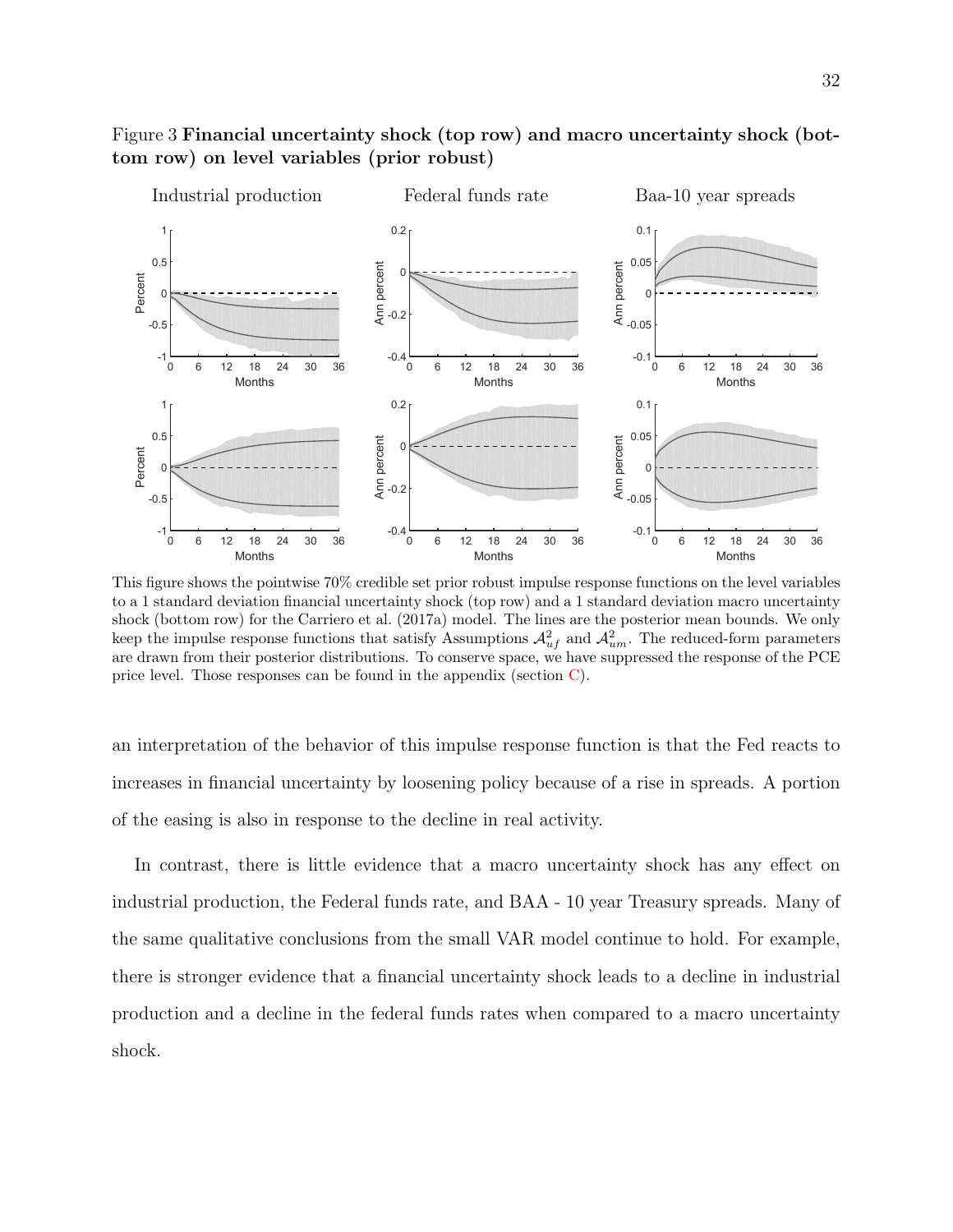### 6 Conclusion and Future direction

We present the sign restrictions methodology as a new approach to identifying the real effects of uncertainty shocks. The methodology is applicable to a wide range of VAR models with volatility-in-mean. We apply these sign restrictions on the conditional first and second moment responses following uncertainty shocks. We investigate the real effects of financial and macro uncertainty shocks, and find more evidence supporting that financial uncertainty shocks lead to a decline in the macroeconomy and an easing of monetary policy. Future work could include extending the framework to allow for a more general relationship between contemporaneous first and second moment shocks.

## References

- <span id="page-32-7"></span>AMIR-AHMADI, P. AND T. DRAUTZBURG (2017): "Identification through Heterogeneity," Tech. rep.
- <span id="page-32-6"></span>ARIAS, J., J. F. RUBIO-RAMÍREZ, AND D. F. WAGGONER (2014): "Inference Based on SVARs Identified with Sign and Zero Restrictions: Theory and Applications," .
- <span id="page-32-2"></span>BACHMANN, R., S. ELSTNER, AND E. SIMS (2013): "Uncertainty and Economic Activity: Evidence from Business Survey Data," American Economic Journal: Macroeconomics, 5, 217–249.
- <span id="page-32-1"></span>Baker, S., N. Bloom, and S. Davis (2013): "Measuring Economic Policy Uncertainty," Tech. rep., policyuncertainty.com.
- <span id="page-32-4"></span>BASU, S. AND B. BUNDICK (2015): "Uncertainty Shocks in a Model of Effective Demand," Boston College Working Papers in Economics 774, Boston College Department of Economics.
- <span id="page-32-5"></span>BAUMEISTER, C. AND J. D. HAMILTON (2015): "Sign Restrictions, Structural Vector Autoregressions, and Useful Prior Information," Econometrica, 83, 1963–1999.
- <span id="page-32-0"></span>Bloom, N. (2009): "The Impact of Uncertainty Shocks," Econometrica, 77, 623–685.
- <span id="page-32-3"></span>BORN, B. AND J. PFEIFER (2014): "Policy Risk and the Business Cycle," Journal of Monetary Economics, 68, 68–85.
- <span id="page-32-8"></span>Caldara, D., C. Fuentes-Albero, S. Gilchrist, and E. Zakrajsek (2016): "The Macroeconomic Impact of Financial and Uncertainty Shocks," European Economic Review, forthcoming.
- <span id="page-32-9"></span>CALDARA, D. AND E. HERBST (2016): "Monetary Policy, Real Activity, and Credit Spreads: Evidence from Bayesian Proxy SVARs," Finance and economics discussion series working paper, Federal Reserve Board.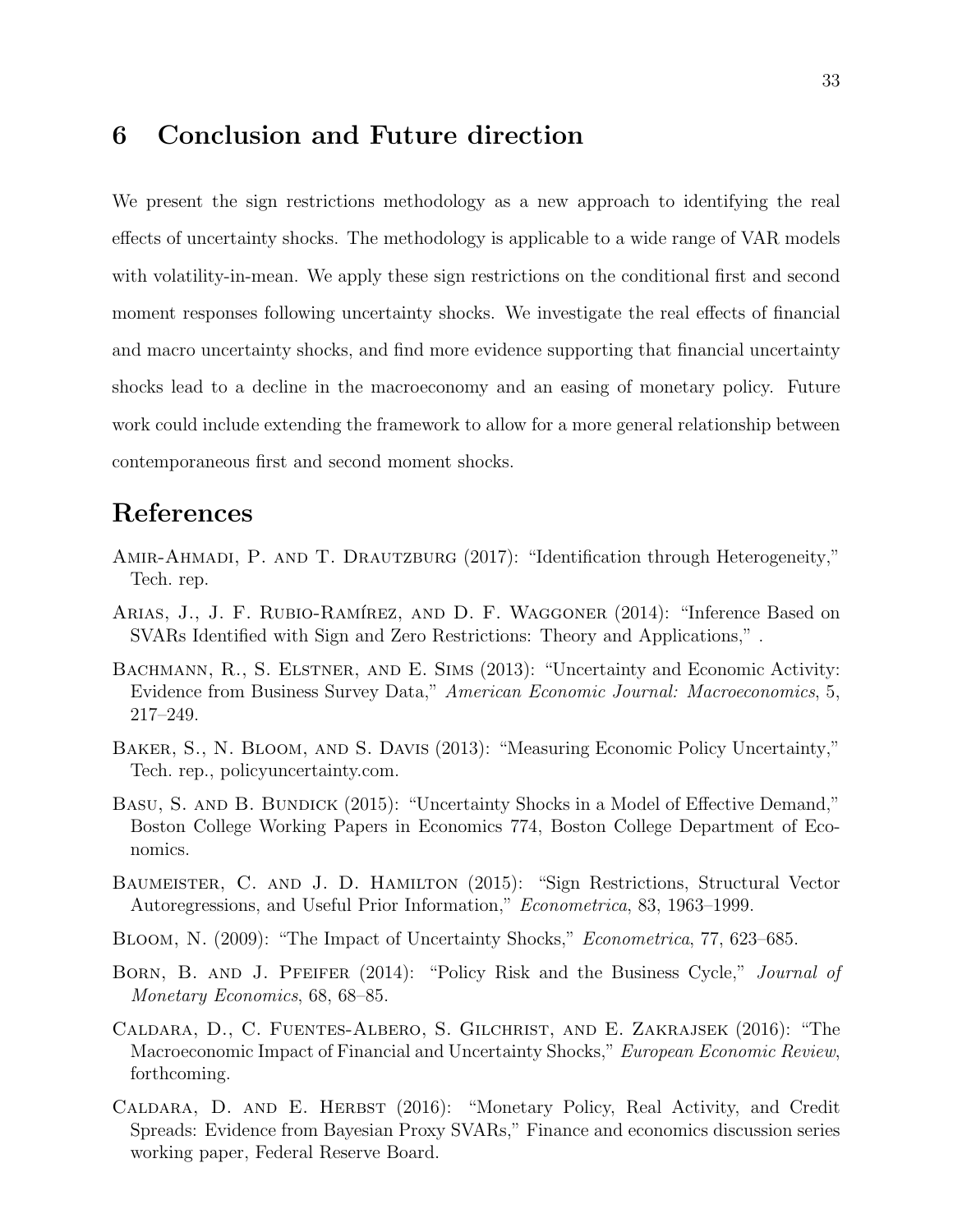- <span id="page-33-8"></span>Canova, F. and G. D. Nicolo (2002): "Monetary disturbances matter for business fluctuations in the G-7," Journal of Monetary Economics, 49, 1131 – 1159.
- <span id="page-33-6"></span>Carriero, A., T. Clark, and M. Marcellino (2017a): "Measuring Uncertainty and Its Impact on the Economy," Review of Economics and Statistics.
- <span id="page-33-15"></span>Carriero, A., T. E. Clark, and M. Marcellino (2017b): "Endogenous Uncertainty?" Working paper.
- <span id="page-33-0"></span>Carriero, A., H. Mumtaz, K. Theodoridis, and A. Theophilopoulou (2015): "The Impact of Uncertainty Shocks under Measurement Error. A Proxy SVAR approach," Journal of Money, Credit and Banking.
- <span id="page-33-10"></span>Cogley, T. and T. J. Sargent (2005): "Drift and Volatilities: Monetary Policies and Outcomes in the Post WWII U.S," Review of Economic Dynamics, 8, 262–302.
- <span id="page-33-5"></span>Creal, D. D. and J. C. Wu (2017): "Monetary Policy Uncertainty and Economic Fluctuations," Tech. Rep. 4.
- <span id="page-33-7"></span>FAUST, J. (1998): "The robustness of identified VAR conclusions about money," Carnegie-Rochester Conference Series on Public Policy, 49, 207 – 244.
- <span id="page-33-2"></span>Fernandez-Villaverde, J., P. Guerron-Quintana, K. Kuester, and J. Rubio-Ramirez (2015): "Fiscal Volatility Shocks and Economic Activity," Tech. Rep. 11.
- <span id="page-33-1"></span>Fernandez-Villaverde, J., P. Guerron-Quintana, J. F. Rubio-Ramirez, and M. URIBE (2011): "Risk Matters: The Real Effects of Volatility Shocks," American Economic Review, 101, 2530–61.
- <span id="page-33-13"></span>Fox, E. B. and M. West (2013): "Autoregressive Models for Variance Matrices: Stationary Inverse Wishart Processes," Tech. rep.
- <span id="page-33-9"></span>Giacomini, R. and T. Kitagawa (2015): "Inference for VARs Identified with Sign Restrictions," Tech. rep.
- <span id="page-33-14"></span>Gilchrist, S. and E. Zakrajsek (2012): "Credit Spreads and Business Cycle Fluctuations," American Economic Review, 102, 1692–1720.
- <span id="page-33-11"></span>Golosnoy, V., B. Gribisch, and R. Liesenfeld (2012): "The Conditional Autoregressive Wishart Model for Multivariate Stock Market Volatility," Journal of Econometrics, 167, 211–223.
- <span id="page-33-12"></span>Gourieroux, C., J. Jasiak, and R. Sufana (2009): "The Wishart Autoregressive process of multivariate stochastic volatility," Journal of Econometrics, 150, 167–181.
- <span id="page-33-4"></span>Jo, S. (2014): "The Effects of Oil Price Uncertainty on Global Real Economic Activity," Journal of Money, Credit and Banking, 46, 1113–1135.
- <span id="page-33-3"></span>JURADO, K., S. C. LUDVIGSON, AND S. NG (2015): "Measuring Uncertainty," American Economic Review, 105, 1177–1216.